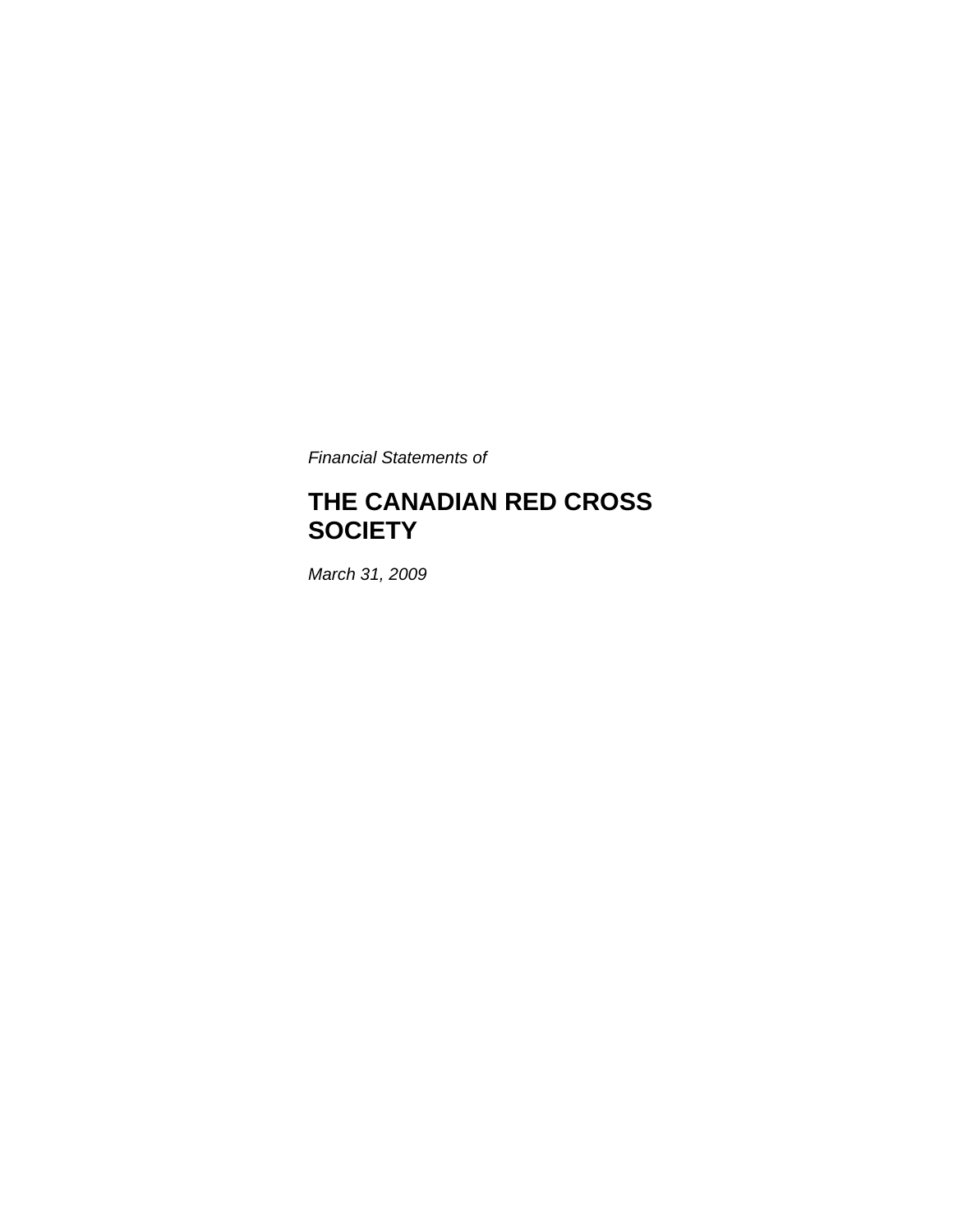

Deloitte & Touche LLP 800 - 100 Queen Street Ottawa, ON K1P 5T8 Canada

Tel: (613) 236-2442 Fax: (613) 236-2195 www.deloitte.ca

# **Auditors' Report**

To the Board of Governors of The Canadian Red Cross Society

We have audited the statement of financial position of the Canadian Red Cross Society as at March 31, 2009 and the statements of operations, changes in net assets and cash flows for the year then ended. These financial statements are the responsibility of the Society's management. Our responsibility is to express an opinion on these financial statements based on our audit.

We conducted our audit in accordance with Canadian generally accepted auditing standards. Those standards require that we plan and perform an audit to obtain reasonable assurance whether the financial statements are free of material misstatement. An audit includes examining, on a test basis, evidence supporting the amounts and disclosures in the financial statements. An audit also includes assessing the accounting principles used and significant estimates made by management, as well as evaluating the overall financial statement presentation.

In our opinion, these financial statements present fairly, in all material respects, the financial position of the Canadian Red Cross Society as at March 31, 2009 and the results of its operations and its cash flows for the year then ended in accordance with Canadian generally accepted accounting principles.

Deloitte stouch LLP

Chartered Accountants Licensed Public Accountants

May 8, 2009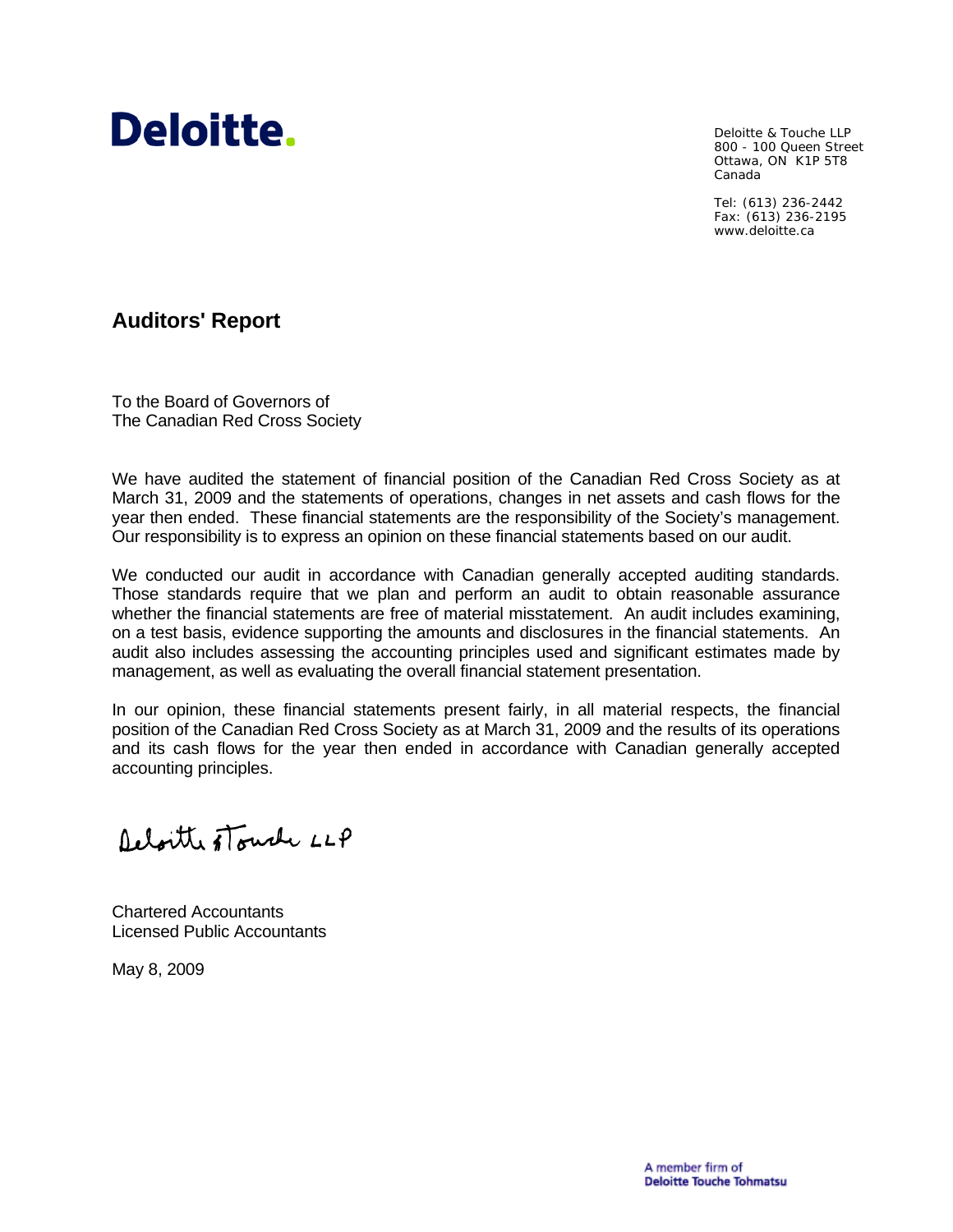# **THE CANADIAN RED CROSS SOCIETY Financial Statements March 31, 2009**

| <b>Statement of Financial Position</b>        | 1         |
|-----------------------------------------------|-----------|
| <b>Statement of Operations</b>                | 2         |
| Statement of Changes in Net Assets            | 3         |
| <b>Statement of Cash Flows</b>                | 4         |
| Notes to the Financial Statements             | $5 - 20$  |
| Schedule A - Detailed Statement of Operations | $21 - 22$ |
| Schedule B - Statement of Operations by Zone  | 23        |

PAGE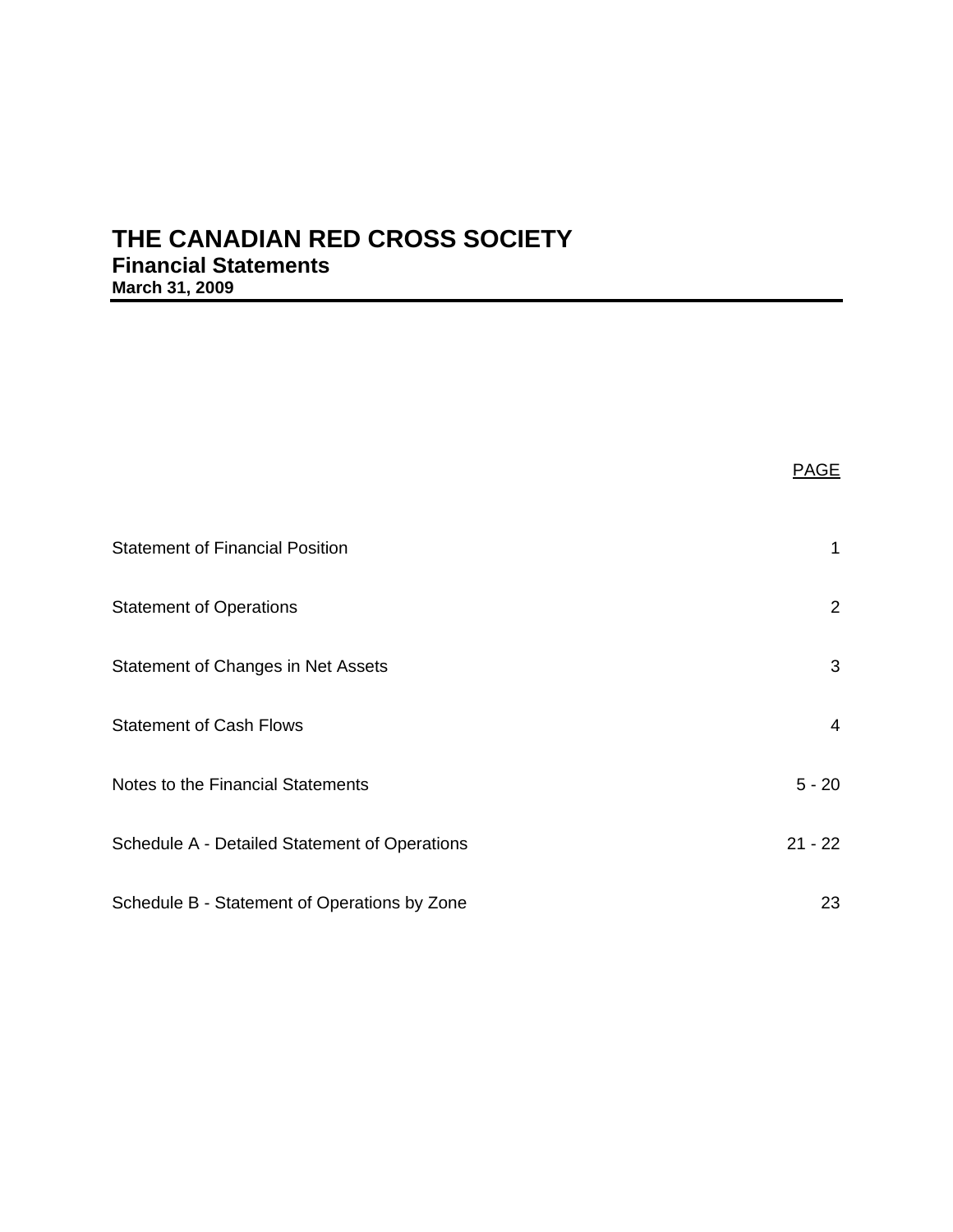### **Statement of Financial Position as at March 31, 2009 (in thousands of dollars)**

|                                                           | 2009          | 2008          |
|-----------------------------------------------------------|---------------|---------------|
| <b>CURRENT ASSETS</b>                                     |               |               |
| Cash and cash equivalents                                 |               |               |
| Unrestricted                                              | \$<br>13,082  | \$<br>11,387  |
| Externally restricted - General                           | 9,355         | 14,479        |
| Externally restricted - Tsunami                           | 15,969        | 59,707        |
| Internally restricted                                     | 66,291        | 62,756        |
| Accounts receivable - Trade and other                     | 19,188        | 21,599        |
| Accounts receivable - Tsunami                             | 7,862         | 49,264        |
| Inventory and prepaid                                     | 4,652         | 4,319         |
| Advances on construction                                  | 8,166         | 16,612        |
|                                                           | 144,565       | 240,123       |
| LONG-TERM INVESTMENTS (Note 4)                            | 98,083        | 105,386       |
| CAPITAL ASSETS (Note 5)                                   | 43,214        | 43,700        |
| ACCRUED PENSION BENEFIT ASSET (Note 9)                    | 279           | 366           |
|                                                           | \$<br>286,141 | \$<br>389,575 |
| <b>CURRENT LIABILITIES AND NET ASSETS</b>                 |               |               |
| Accounts payable and accrued liabilities                  | \$<br>26,237  | \$<br>28,851  |
| Deferred revenue - General (Note 6)                       | 65,749        | 51,215        |
| Deferred revenue - Tsunami (Note 6)                       | 23,441        | 108,134       |
| Current portion of mortgage payable (Note 8)              |               | 102           |
|                                                           | 115,427       | 188,302       |
| DEFERRED REVENUE - TSUNAMI (Note 6)                       | 37,520        | 64,257        |
| DEFERRED CONTRIBUTIONS RELATED TO CAPITAL ASSETS (Note 7) | 12,843        | 12,383        |
| MORTGAGE PAYABLE (Note 8)                                 |               | 2,390         |
| ACCRUED OTHER BENEFIT PLANS LIABILITY (Note 9)            | 17,046        | 17,101        |
|                                                           | 182,836       | 284,433       |
| COMMITMENTS (Notes 13 and 15)                             |               |               |
| <b>NET ASSETS</b>                                         |               |               |
| Invested in capital assets                                | 30,371        | 28,825        |
| Restricted for endowment purposes                         | 1,149         | 1,267         |
| Internally restricted (Note 11)                           | 66,291        | 62,756        |
| Unrestricted                                              | 5,494         | 12,294        |
|                                                           | 103,305       | 105,142       |
|                                                           | \$<br>286,141 | \$<br>389,575 |
|                                                           |               |               |

### ON BEHALF OF THE BOARD

\_\_\_\_\_\_\_\_\_\_\_\_\_\_\_\_\_\_\_\_\_\_\_\_\_\_\_\_\_\_\_\_\_\_\_\_\_\_ President

\_\_\_\_\_\_\_\_\_\_\_\_\_\_\_\_\_\_\_\_\_\_\_\_\_\_\_\_\_\_\_\_\_\_\_\_\_\_ Chair, National Audit and Finance Committee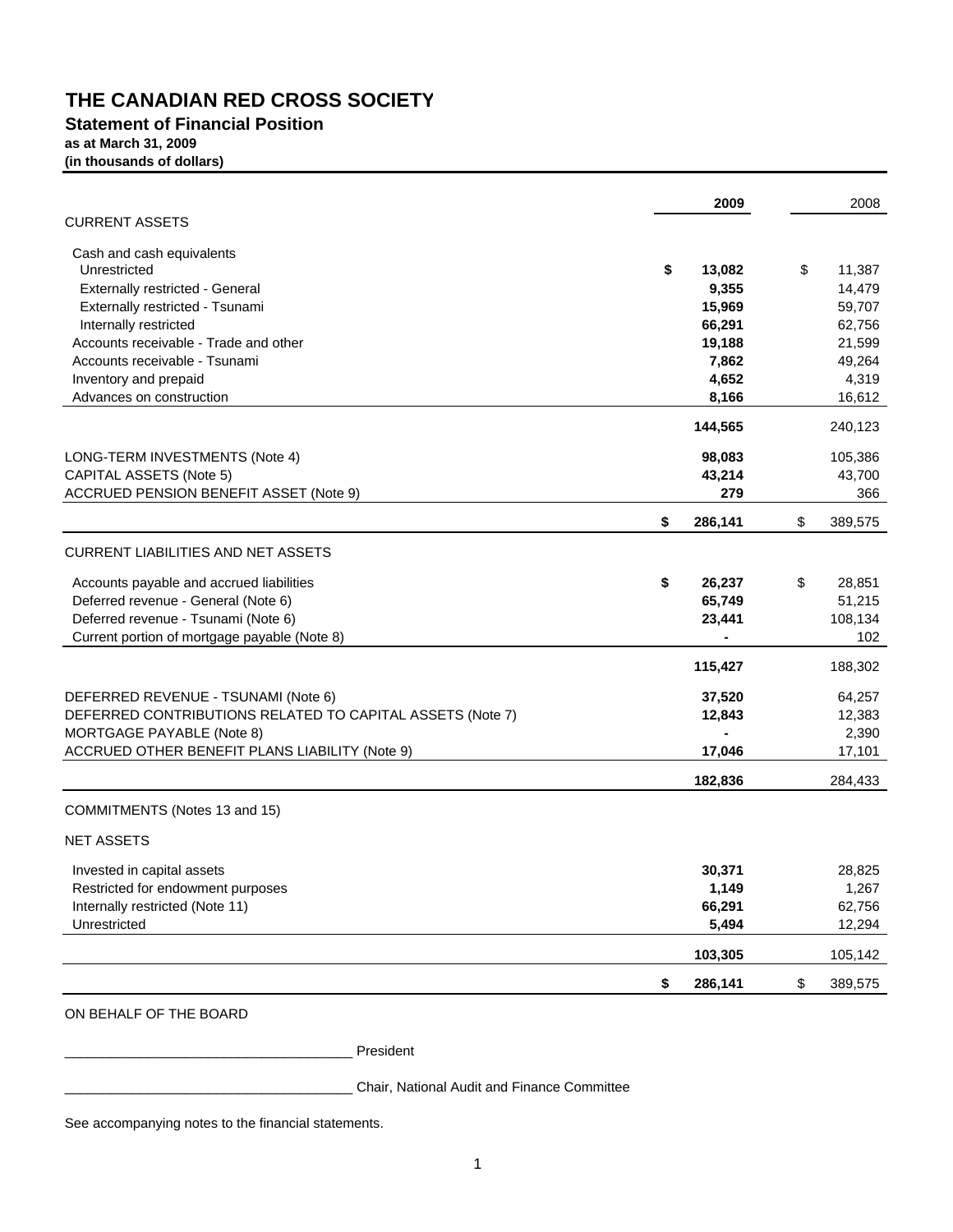# **Statement of Operations**

**year ended March 31, 2009 - see Schedules A and B**

**(in thousands of dollars)**

|                                            | 2009         | 2008         |
|--------------------------------------------|--------------|--------------|
| Revenue                                    |              |              |
| Organizational capacity                    |              |              |
| Fundraising general (Note 10)              | \$<br>37,019 | \$<br>33,899 |
| Investment income                          | 8,946        | 13,477       |
| Other                                      | 4,044        | 4,301        |
|                                            |              |              |
|                                            | 50,009       | 51,677       |
| Core programs                              | 345,816      | 239,498      |
| Support services                           | 8,947        | 9,470        |
| Disaster appeals                           | 13,183       | 6,365        |
| <b>Total revenue</b>                       | 417,955      | 307,010      |
|                                            |              |              |
| <b>Expenses</b>                            |              |              |
| Organizational capacity                    |              |              |
| Fundraising general (Note 10)              | 13,008       | 13,110       |
| Investment expense                         | 644          | 592          |
| Other                                      | 9,023        | 9,039        |
|                                            | 22,675       | 22,741       |
| Core programs                              |              |              |
| International programs                     | 175,646      | 84,918       |
| Disaster management                        | 8,371        | 6,763        |
| Health and injury prevention               | 151,249      | 138,119      |
| Program management and volunteer resources | 4,188        | 3,419        |
|                                            |              |              |
|                                            | 339,454      | 233,219      |
| Support services                           | 35,688       | 32,972       |
| Disaster appeals                           | 13,183       | 6,365        |
|                                            |              |              |
|                                            | 48,871       | 39,337       |
| <b>Total expenses</b>                      | 411,000      | 295,297      |
| <b>EXCESS OF REVENUE OVER EXPENSES</b>     | \$<br>6,955  | \$<br>11,713 |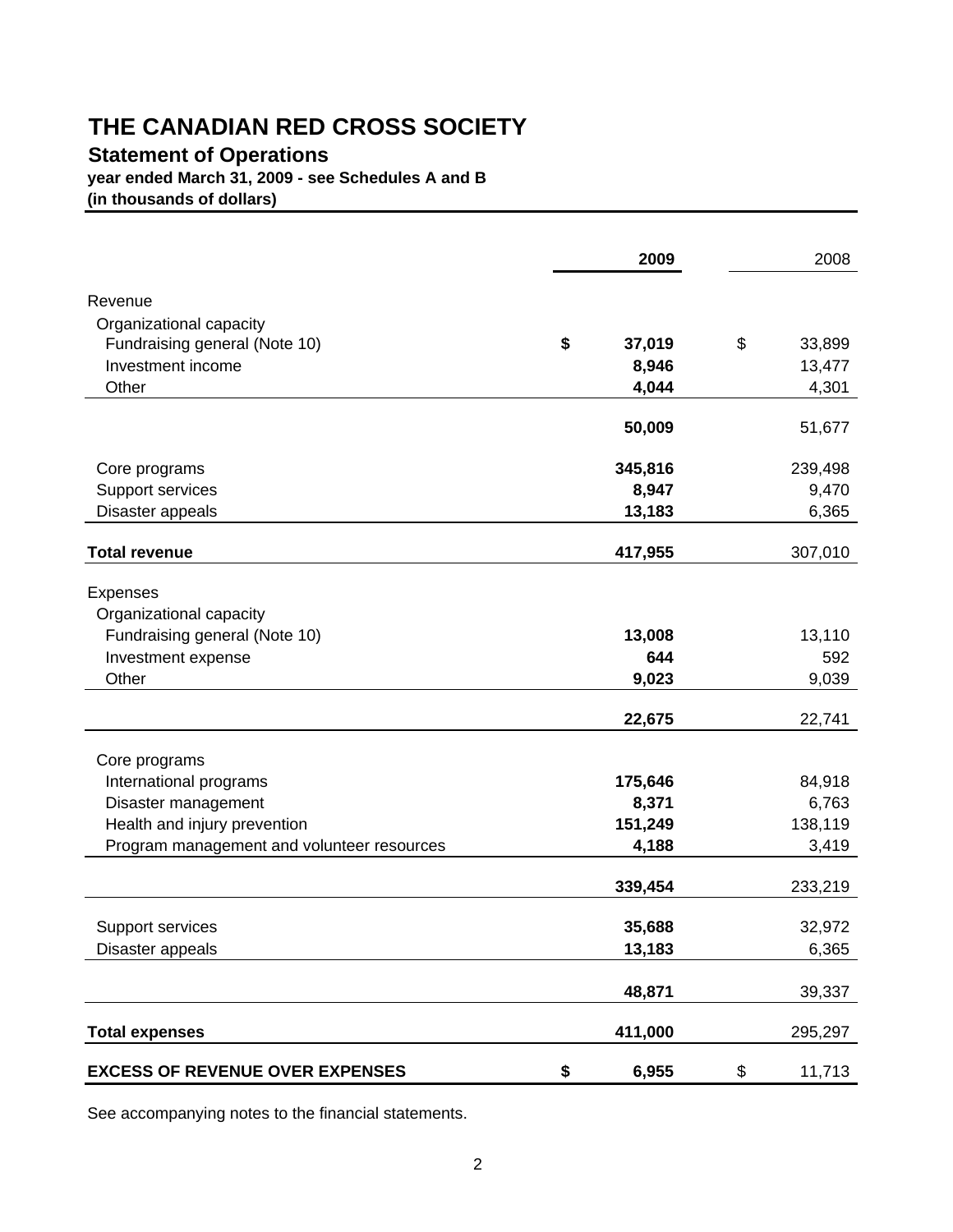# **Statement of Changes in Net Assets**

**year ended March 31, 2009**

**(in thousands of dollars)**

|                                                                                                                                                                                                                                                                                                                                                                            | Invested in           | Restricted for<br>Endowment |    |                          |    |              |          | <b>Total</b>                                                           |          |                                                                    |  |
|----------------------------------------------------------------------------------------------------------------------------------------------------------------------------------------------------------------------------------------------------------------------------------------------------------------------------------------------------------------------------|-----------------------|-----------------------------|----|--------------------------|----|--------------|----------|------------------------------------------------------------------------|----------|--------------------------------------------------------------------|--|
|                                                                                                                                                                                                                                                                                                                                                                            | <b>Capital Assets</b> | Purposes                    |    | Internally<br>Restricted |    | Unrestricted |          | 2009                                                                   |          | 2008                                                               |  |
| NET ASSETS, BEGINNING OF YEAR                                                                                                                                                                                                                                                                                                                                              | 28,825                | \$<br>1,267                 | S  | 62,756                   | \$ | 12,294       | \$       | 105,142                                                                | \$       | 96,645                                                             |  |
| Excess of revenue over expenses                                                                                                                                                                                                                                                                                                                                            |                       | ٠                           |    |                          |    | 6,955        |          | 6,955                                                                  |          | 11,713                                                             |  |
| Decrease in unrealized gains on available-<br>for-sale financial assets                                                                                                                                                                                                                                                                                                    |                       | (118)                       |    |                          |    | (3, 240)     |          | (3, 358)                                                               |          | (3,216)                                                            |  |
| Increase in unrealized losses on available-<br>for-sale financial assets                                                                                                                                                                                                                                                                                                   |                       |                             |    |                          |    | (5, 434)     |          | (5, 434)                                                               |          |                                                                    |  |
| Investment in capital assets <sup>(1)</sup>                                                                                                                                                                                                                                                                                                                                | 1,546                 |                             |    |                          |    | (1, 546)     |          |                                                                        |          |                                                                    |  |
| Internally imposed restrictions                                                                                                                                                                                                                                                                                                                                            |                       |                             |    | 3,535                    |    | (3, 535)     |          |                                                                        |          |                                                                    |  |
| <b>NET ASSETS, END OF PERIOD</b>                                                                                                                                                                                                                                                                                                                                           | 30,371                | \$<br>1,149                 | S. | 66,291                   | \$ | 5,494        | \$       | 103,305                                                                | \$       | 105,142                                                            |  |
| Net changes in investment in capital assets is comprised of the following:<br>Amortization of capital assets<br>Amortization of deferred contributions related to capital assets<br>Purchase of capital assets<br>Mortgage repayments<br>Increase of deferred contributions related to capital assets<br>Disposals of capital assets<br>Gain on disposal of capital assets |                       |                             |    |                          |    |              | \$<br>\$ | (5, 773)<br>3,441<br>5,407<br>2,492<br>(3,901)<br>(170)<br>50<br>1,546 | \$<br>\$ | (4,761)<br>2,793<br>6,969<br>109<br>(2,566)<br>(30)<br>25<br>2,539 |  |
|                                                                                                                                                                                                                                                                                                                                                                            |                       |                             |    |                          |    |              |          |                                                                        |          |                                                                    |  |
| Accumulated unrealized gains (losses) on<br>available-for-sale financial assets                                                                                                                                                                                                                                                                                            |                       | 33                          | \$ |                          | \$ | (5, 434)     | S        | (5,401)                                                                | \$       | 3,391                                                              |  |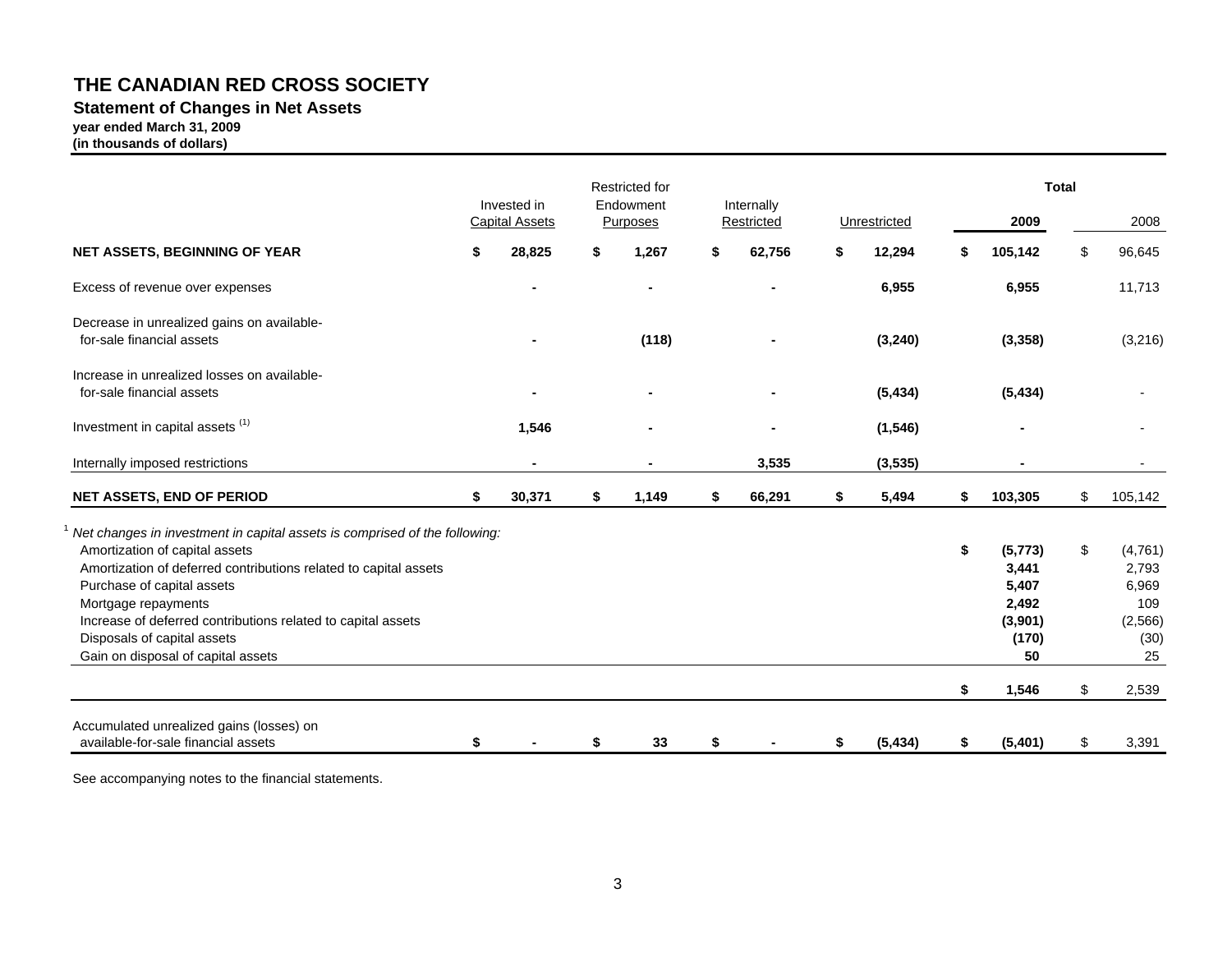### **Statement of Cash Flows year ended March 31, 2009 (in thousands of dollars)**

|                                                                                                    | 2009                   | 2008          |
|----------------------------------------------------------------------------------------------------|------------------------|---------------|
| NET INFLOW (OUTFLOW) OF CASH                                                                       |                        |               |
| <b>RELATED TO THE FOLLOWING ACTIVITIES:</b>                                                        |                        |               |
| <b>OPERATING</b>                                                                                   |                        |               |
| Excess of revenues over expenses                                                                   | \$<br>6,955            | \$<br>11,713  |
| Items not affecting cash                                                                           |                        |               |
| Increase (decrease) in employee future benefits                                                    | 32                     | (48)          |
| Amortization of deferred contributions related to capital assets<br>Amortization of capital assets | (3, 441)<br>5,773      | (2,793)       |
| Gain on disposal of capital assets                                                                 | (50)                   | 4,761<br>(25) |
|                                                                                                    |                        |               |
|                                                                                                    | 9,269                  | 13,608        |
| Changes in non-cash operating working capital items                                                |                        |               |
| Accounts receivable - trade and other                                                              | 2,411                  | (2,822)       |
| Accounts receivable - Tsunami                                                                      | 41,402                 | 27,154        |
| Inventory, prepaid and advances on construction                                                    | 8,113                  | (16, 173)     |
| Accounts payable and accrued liabilities                                                           | (2,614)                | 4,772         |
| Deferred revenue                                                                                   | (96, 896)              | (57, 713)     |
|                                                                                                    | (38, 315)              | (31, 174)     |
|                                                                                                    |                        |               |
| <b>INVESTING</b>                                                                                   |                        |               |
| Reduction of (addition to) investments                                                             | (1, 489)               | 6,307         |
| Purchase of capital assets                                                                         | (5, 407)               | (6,969)       |
|                                                                                                    | (6,896)                | (662)         |
| <b>FINANCING</b>                                                                                   |                        |               |
| Deferred contributions related to capital assets                                                   | 3,901                  | 2,566         |
| Proceeds on disposition of capital assets                                                          | 170                    | 30            |
| Mortgage repayments                                                                                | (2, 492)               | (109)         |
|                                                                                                    | 1,579                  | 2,487         |
|                                                                                                    |                        |               |
| Net cash outflow                                                                                   | (43, 632)              | (29, 349)     |
| Cash and cash equivalents, beginning of year                                                       | 148,329                | 177,678       |
| Cash and cash equivalents, end of year                                                             | \$<br>104,697          | \$<br>148,329 |
|                                                                                                    |                        |               |
| Represented by:<br>Unrestricted                                                                    |                        | 11,387        |
| <b>Externally restricted</b>                                                                       | \$<br>13,082<br>25,324 | \$<br>74,186  |
| Internally restricted                                                                              | 66,291                 | 62,756        |
|                                                                                                    |                        |               |
|                                                                                                    | \$<br>104,697          | \$<br>148,329 |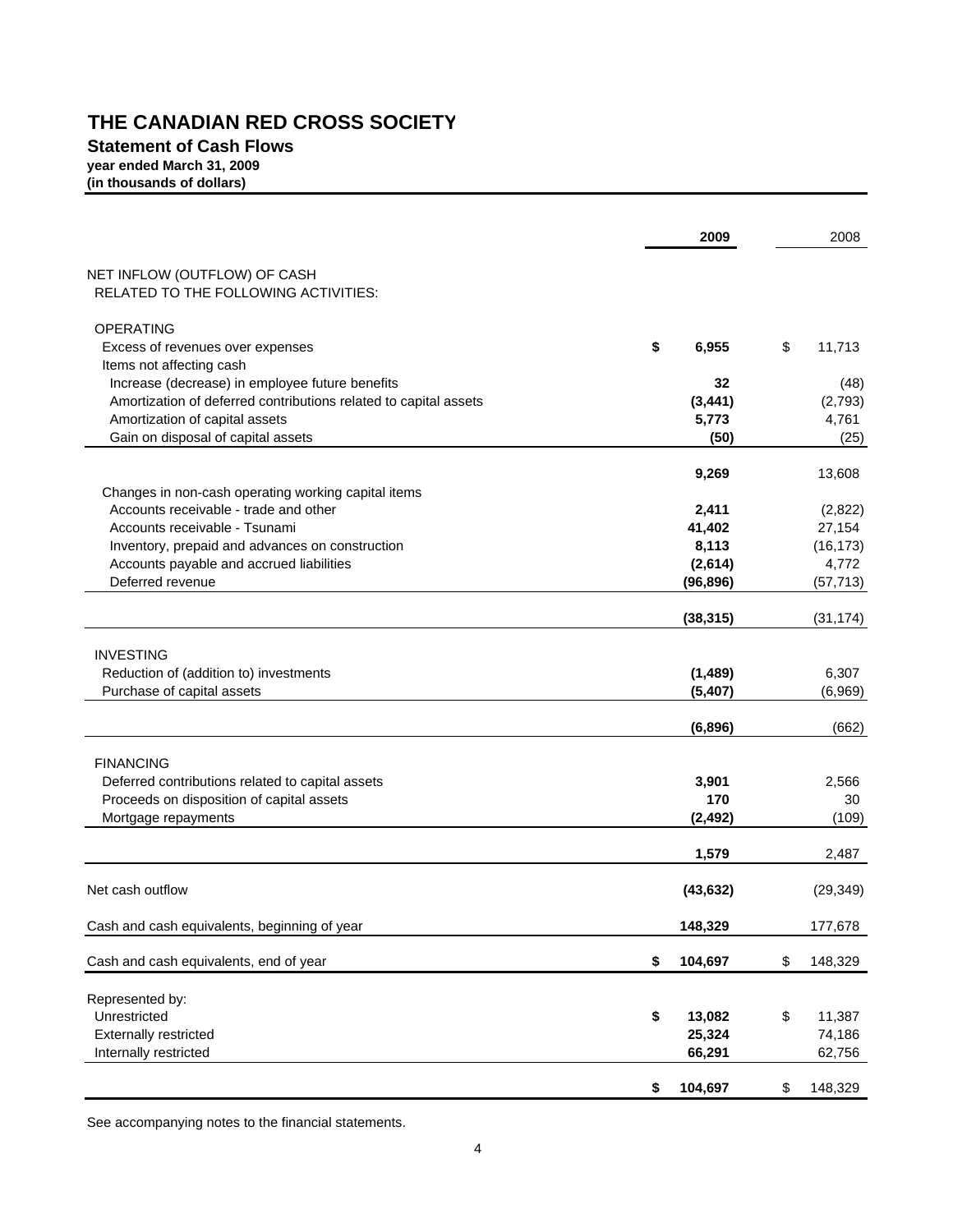## **1. Purpose of the Organization**

The Canadian Red Cross Society (the "Society") is a not-for-profit volunteer-based humanitarian organization dedicated to helping people in Canada and around the world with situations that threaten their survival and safety, their security and well-being, or their human dignity. The Society relies on continuing support from various levels of governments, corporations and fundraising from other donors.

The Society, which is incorporated without share capital under the laws of Canada, is a registered Canadian charity and, as such, is exempt from income taxes.

## **2. Significant Accounting Policies**

The financial statements have been prepared in accordance with Canadian generally accepted accounting principles (GAAP) for not-for-profit organizations and include the following significant accounting policies:

### *Basis of presentation*

The financial statements of the Society reflect the assets, liabilities, revenues and expenses of the operations of the Society including, the International Program, the four geographic Zones representing Canada's regions and the National office (referred to as the "Zones"). Schedule B provides a detailed summary of revenues and expenses by Zone.

The Organizational Capacity and Core Programs reflect the net contribution before considering the Society's common management and administration expenses. Schedule A provides a detailed summary of the fundraising and program contributions before Society common management and administration costs and expenses.

### *Revenue recognition*

The Society receives donations from annual fundraising campaigns for operating purposes and from special campaigns for disaster relief programs in Canada and various foreign countries.

The Society follows the deferral method of accounting.

Unrestricted donations are recognized as revenue when received. Restricted donations, other than endowments, are deferred and recognized as revenue in the year in which the related expenses are recognized. Other revenues are recognized when the goods or services have been rendered.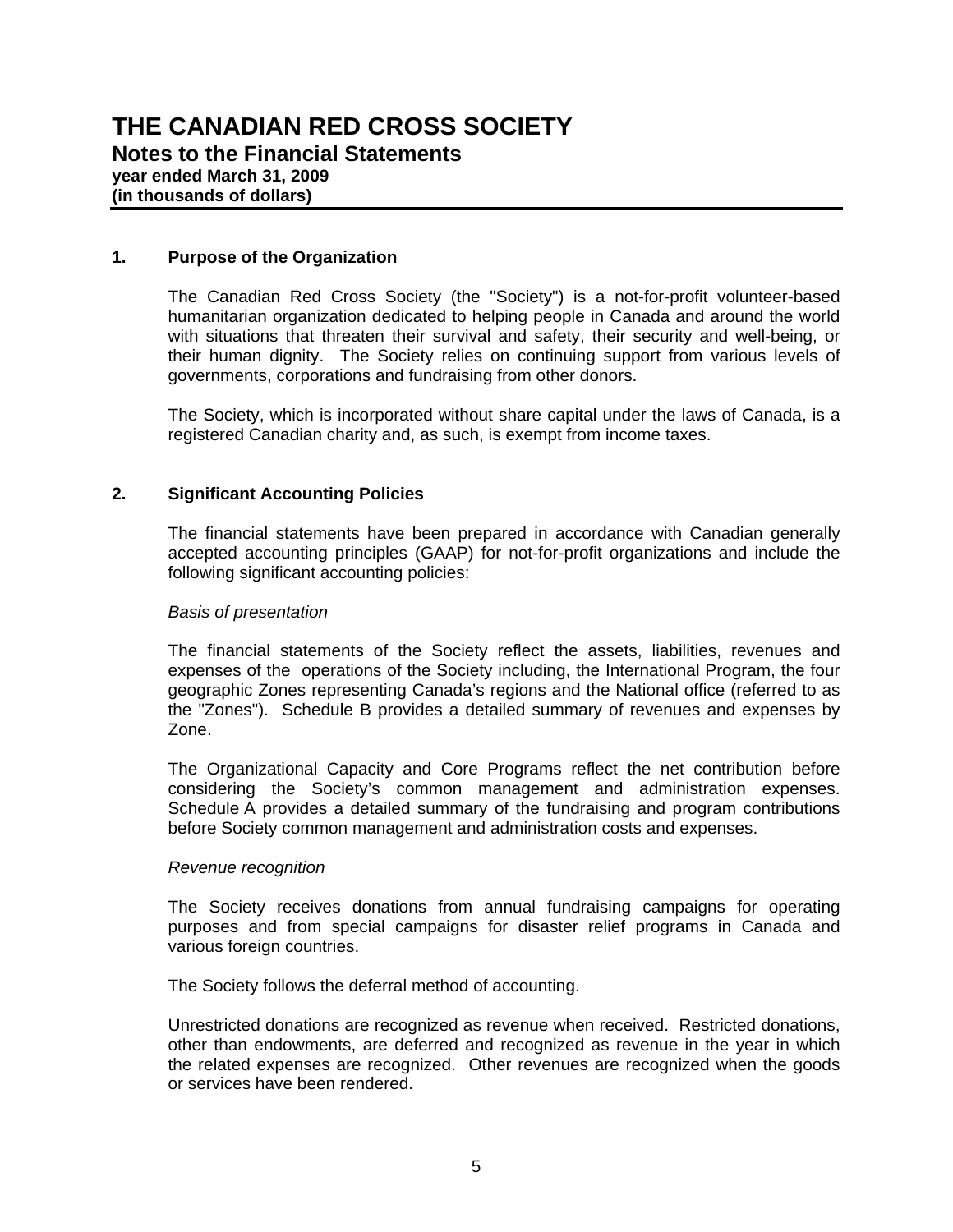### *Revenue recognition (Continued)*

Externally restricted donations and government funding relating to depreciable capital assets are deferred and amortized over the life of the related capital asset. Externally restricted contributions used to purchase land are recorded as a direct increase in the net assets invested in capital assets. Externally restricted contributions that have not been expended are recorded as deferred revenue on the Statement of Financial Position.

The Society restricts the use of portions of its unrestricted net assets for specific future uses. When incurred, related expenses are charged to operations and the balance of internally restricted net assets is reduced accordingly.

Endowment contributions are recognized as direct increases in net assets restricted for endowment purposes.

Donated capital assets and contributions received towards the acquisition of capital assets are deferred and amortized to income on the same basis as the related depreciable capital assets are amortized.

Investment income (expense) includes dividend and interest income, realized investment gains and losses, and where applicable, charges for other than temporary impairment of investments. Dividend and interest income as well as realized gains and losses have been recorded directly in the Statement of Operations. Unrealized gains and losses on available-for-sale financial assets are recorded on the Statement of Changes in Net Assets or deferred contributions as appropriate, until the asset is removed from the Statement of Financial Position. Unrealized gains and losses on held-for-trading financial assets are included in investment income and recognized as revenue in the Statement of Operations, deferred or reported directly in the Statement of Changes in Net Assets, depending on the nature of any external restrictions imposed on the investment income.

Restricted investment income is recognized as revenue in the year in which the related expenses are incurred. Unrestricted investment income is recognized as revenue when earned.

### *Cash and cash equivalents*

Cash and cash equivalents represent externally restricted, internally restricted and unrestricted cash and equivalents and mature within three months.

Externally restricted cash and cash equivalents are restricted for specified purposes and are not available for the Society's general operations.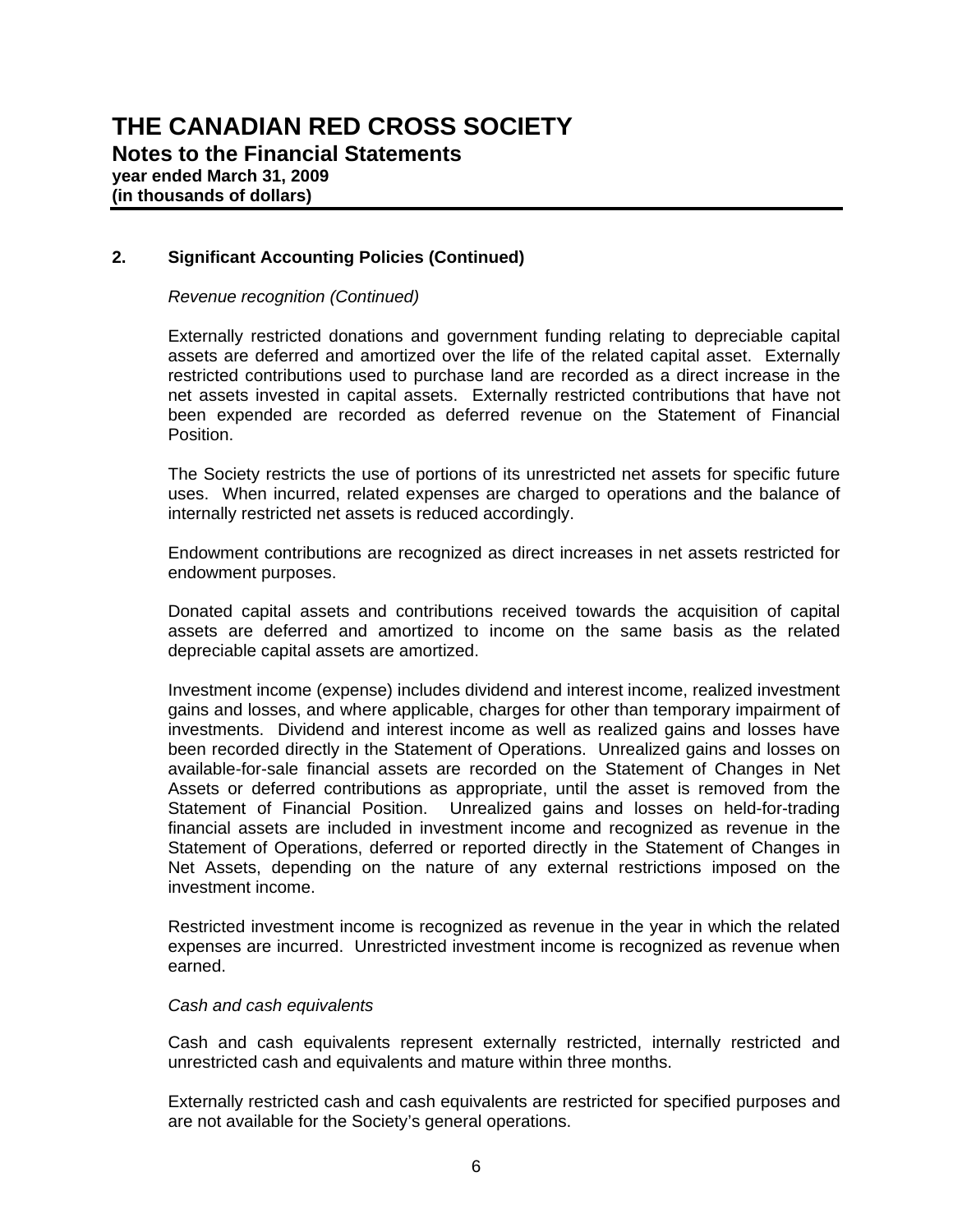### *Cash and cash equivalents (Continued)*

Internally restricted cash represents money set aside to fund specific activities identified by management and approved by the Board of Governors. The funds are not available for the Society's general operations.

Unrestricted cash represents funds available for the Society's general operations.

### *Donated services*

The Society benefits greatly from donated services in the form of volunteer work for various activities. The value of donated services is not recognized in the financial statements because of the difficulty of measurement.

### *Inventory*

Inventory includes current materials and supplies necessary for the conduct of the Society's operations. Inventory is valued at the lower of cost and replacement value using the moving average method.

### *Capital assets*

Purchased capital assets are recorded at cost. Contributed capital assets are recorded at estimated fair value at the date of contribution. Amortization is provided on a straightline basis over the estimated useful lives as follows:

| <b>Buildings</b>                           | 20 to 40 years |
|--------------------------------------------|----------------|
| Furniture, office and healthcare equipment | 3 to 5 years   |
| <b>Vehicles</b>                            | 2 to 5 years   |
| Computer hardware and software             | 2 to 3 years   |

### *Post-retirement benefits*

The cost of post-retirement benefits earned by employees is actuarially determined using the projected benefit method prorated on service and management's best estimate of discount rate, retirement ages of employees and expected health care costs. Plan obligations are discounted using current market interest rates and plan assets are presented at fair market value. The Society amortizes past service costs and cumulative unrecognized net actuarial gains and losses, in excess of 10% of the greater of the projected benefit obligation or the market-related value of plan assets, over the expected average remaining service lifetime (EARSL) of the active employee group covered by the plans. The EARSL has been determined to be 17.5 years for the pension defined benefit plan and 16 years for the other benefit plans. The Society measures its accrued benefits obligation for accounting purposes as at March 31 of each year.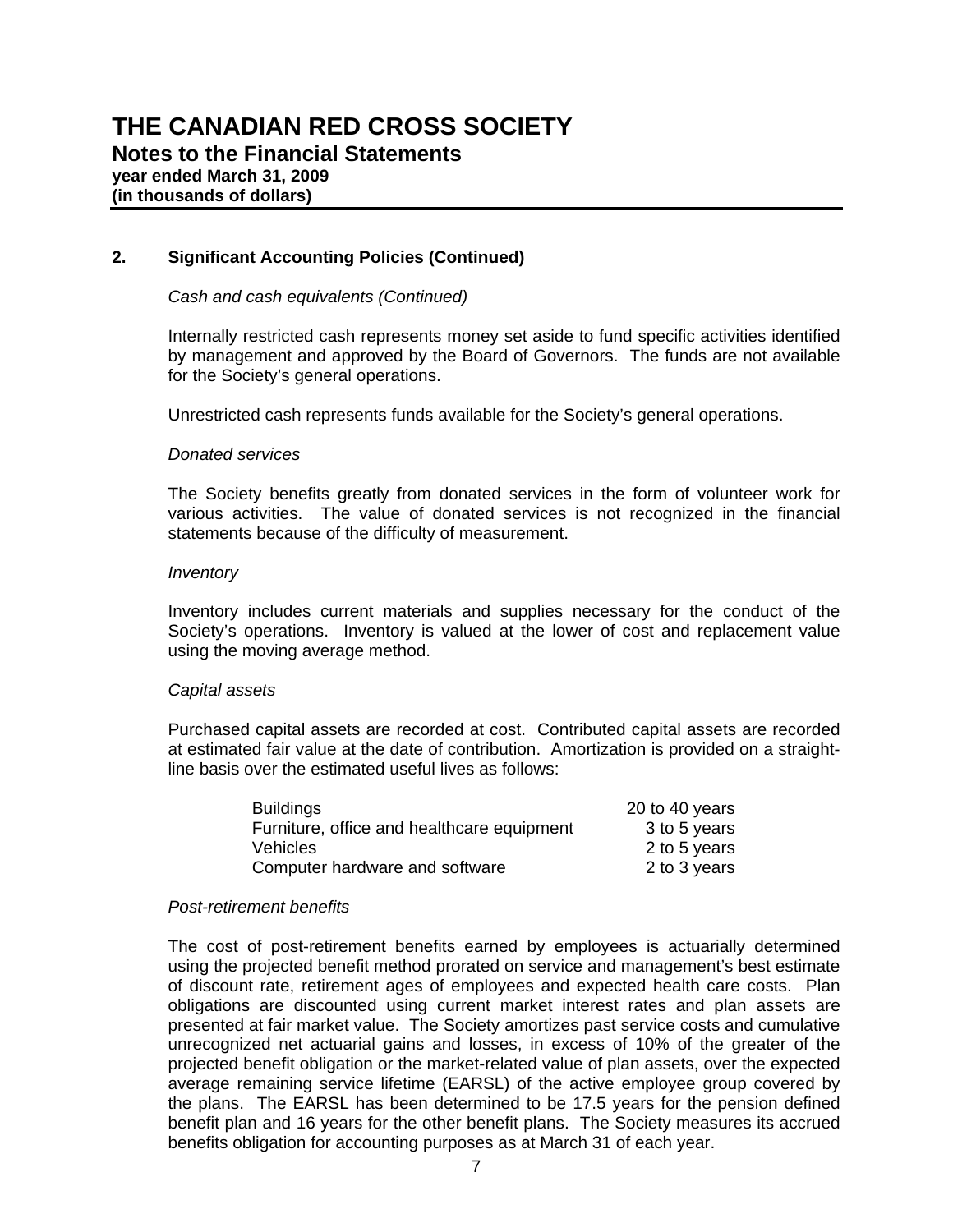### *Use of estimates*

The preparation of these financial statements in conformity with Canadian GAAP for notfor-profit organizations requires management to make estimates and assumptions that affect the amounts reported in the financial statements and the accompanying notes. In the opinion of management, these financial statements reflect, within reasonable limits of materiality, all adjustments necessary to present fairly the results for the years presented. Actual results could differ from these estimates. Assumptions are used in estimating the collectibility of accounts receivable, inventory reserves, useful life of capital assets, accrued liabilities, accrued other benefit plan liabilities and commitments.

### *Classification of financial instruments*

All financial instruments reported on the Statement of Financial Position of the Society are classified as follows:

### Classification:

Cash Held-for-trading Cash equivalents **Available-for-sale** Accounts receivable **Loans and receivables** Long-term investments **Available-for-sale** Available-for-sale Accounts payable and accrued liabilities **Container and Container Container Accounts** Other liabilities Mortgages **Contract Contract Contract Contract Contract Contract Contract Contract Contract Contract Contract Contract Contract Contract Contract Contract Contract Contract Contract Contract Contract Contract Contract Cont** 

### *Held-for-trading*

These financial assets are measured at fair value at the Statement of Financial Position date. Fair value fluctuations including interest earned, interest accrued, gains and losses realized on disposal and unrealized gains and losses are included in investment income.

### *Available-for-sale*

These financial assets are carried at fair value with unrealized gains and losses included in accumulated unrealized gains and losses in the Statement of Changes in Net Assets until realized when the cumulative gains or losses are transferred to revenue or expense.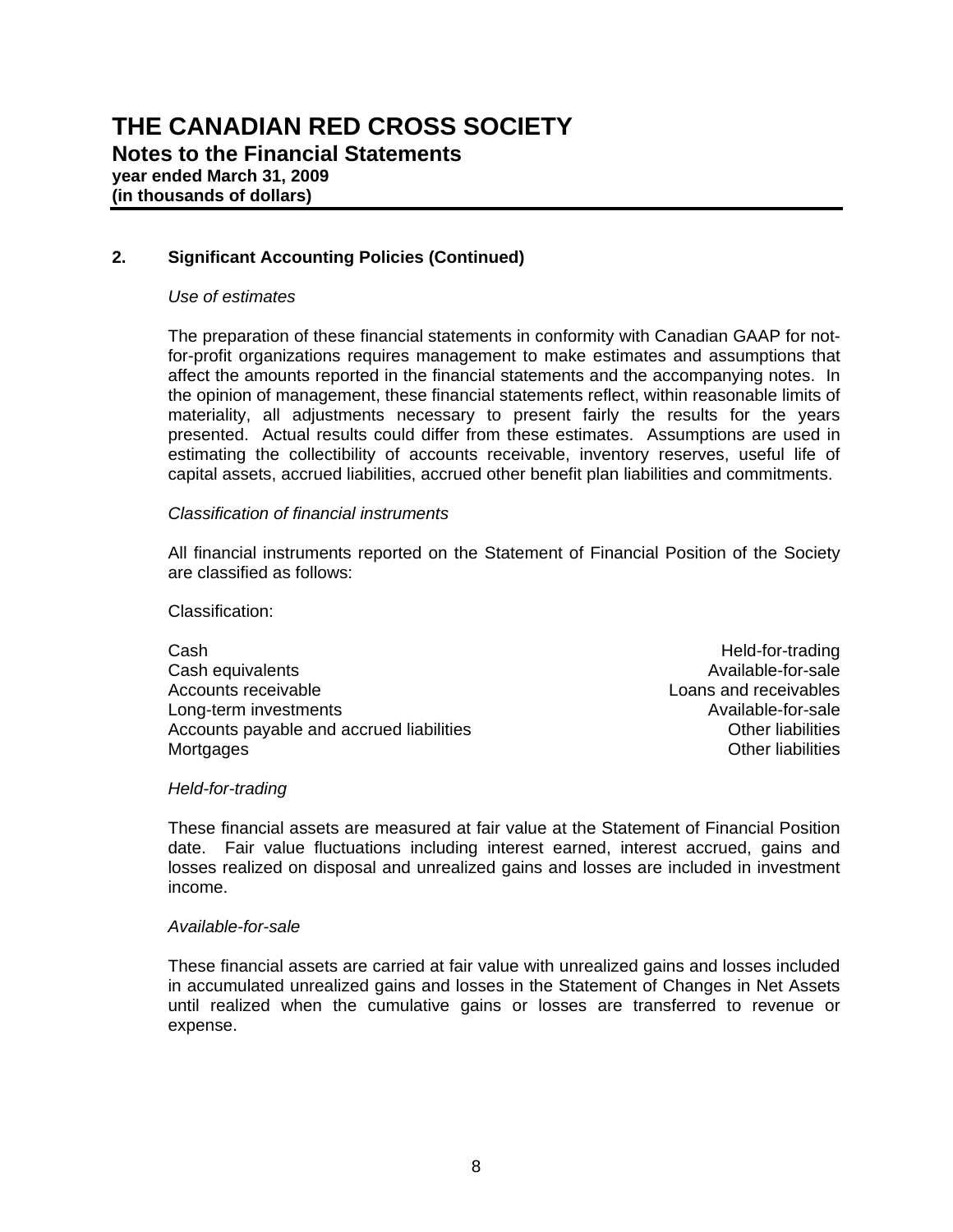### *Loans and receivables*

These financial assets are initially measured at fair value and thereafter are measured at amortized cost using the effective interest method, less any impairment.

### *Other liabilities*

These financial liabilities are recorded at amortized cost using the effective interest method.

### *Changes in accounting policies*

The Society did not adopt the Canadian Institute of Chartered Accountants (CICA) Sections 3862 and 3863 *Financial Instruments* - *Disclosures and Presentation* this year as the adoption of these sections become optional in late 2008 for not-for-profit organizations.

On April 1, 2008, the Society has adopted Section 3031, *Inventories*, issued by the CICA. This new section provides additional guidance over the measurement and disclosure of inventories. In accordance with the new Section, merchandise inventories are valued at the lower of cost, determined principally on an average basis using the retail inventory method, and net realizable value. Cost includes the cost of purchase, transportation costs and other costs that are directly incurred to bring inventories to their present location and condition. The Society estimates net realizable value as the amount that inventories are expected to be sold after taking into consideration fluctuations of retail prices due to seasonality. Inventories are written down to net realizable value when the cost of inventories is not estimated to be recoverable due to declining selling prices. The adoption of this new standard has had no impact on the Society's financial statements.

On April 1, 2008, the Society also adopted the new disclosure standard that was issued by the CICA: Handbook Section 1535, *Capital Disclosures*. Section 1535 specifies the disclosure of (i) an entity's objectives, policies and procedures and process for managing capital; (ii) quantitative data about what the entity regards as capital; (iii) whether the entity has complied with any capital requirements; and (iv) if it has not complied, the consequences of such non-compliance.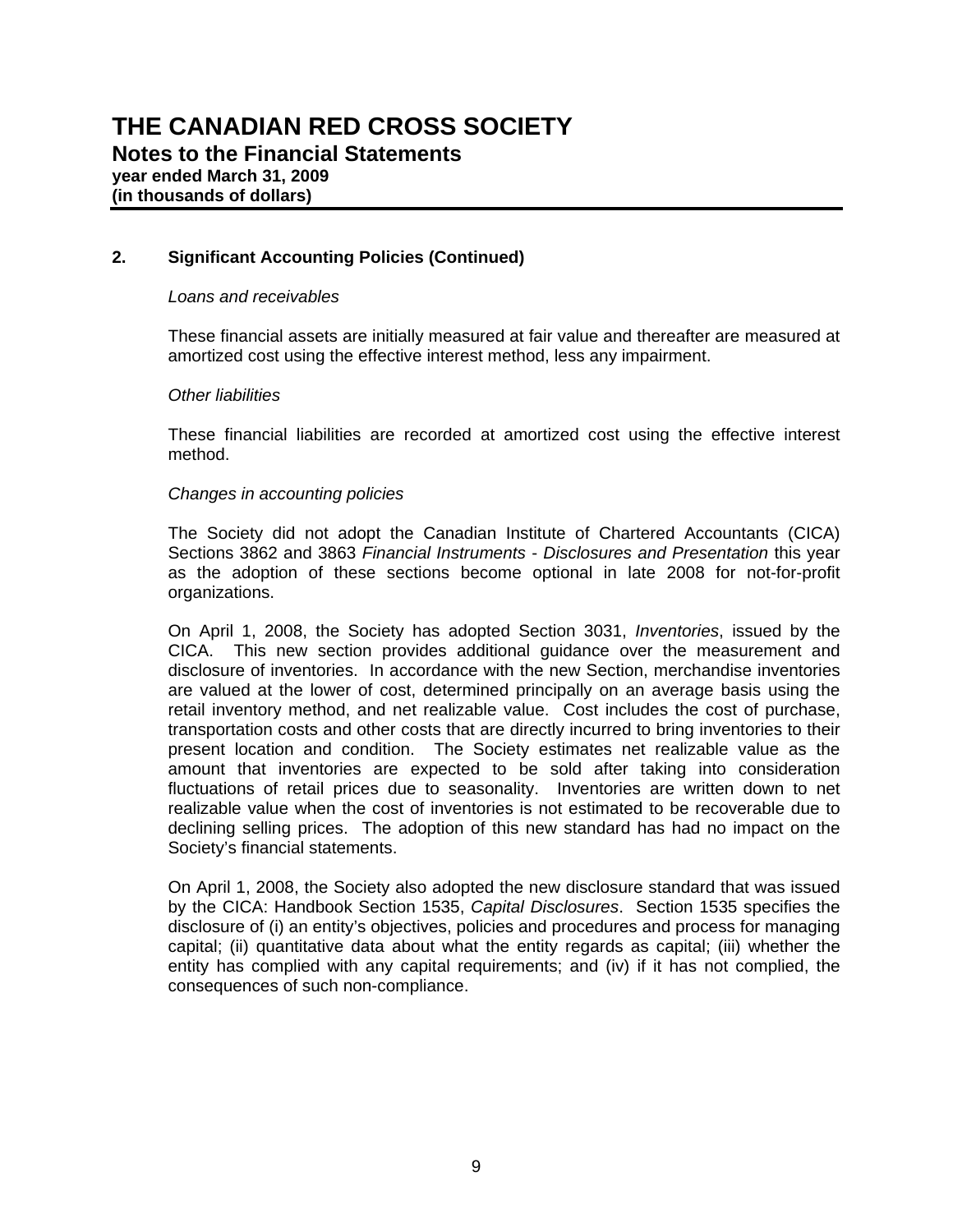### *Changes in accounting policies (Continued)*

On April 23, 2008, the CICA amended Section 3855, *Financial Instruments - Recognition and Measurement* of the CICA Handbook. The amended section allows not-for-profit organizations to elect not to account for certain non-financial contracts as derivatives and also not to account for certain derivative features embedded in non-financial contracts, leases and insurance contracts as embedded derivatives. If the Society did not elect this option it would be required to account for derivative financial instruments and embedded derivative financial instruments in accordance with the guidance in section 3855. The Society has elected to adopt these amendments to Section 3855 effective for its fiscal year beginning on April 1, 2008 and has elected not to account for non-financial contracts as derivatives, and not to account for embedded derivatives in non-financial contracts, leases and insurance contracts as embedded derivatives.

### *Future accounting changes*

In September 2008, the CICA issued amendments to several of the existing sections in the 4400 series - *Financial Statements by Not-For-Profit Organizations*. Changes apply to annual financial statements relating to fiscal years beginning on or after January 1, 2009. Accordingly, the Society will have to adopt the amended standards for its fiscal year beginning April 1, 2009. The amendments include: a) additional guidance in the applicability of Section 1100, *Generally Accepted Accounting Principles*; b) removal of the requirement to report separately net assets invested in capital assets; c) requirement to disclose revenues and expenses in accordance with EIC 123, *Reporting Revenue Gross as a Principal Versus Net as an Agent*; d) requirement to include a statement of cash flows in accordance with Section 1540, *Cash Flow Statements*; e) requirement to apply Section 1751, *Interim Financial Statements*, when preparing interim financial statements in accordance with GAAP; f) requirement for nonfor-profit organizations that recognize capital assets to depreciate and assess these capital assets for impairment in the same manner as other entities reporting on a GAAP basis; g) requirement to disclose related party transactions in accordance with Section 3840, *Related Party Transactions*; and h) new disclosure requirements regarding the allocation of fundraising and general support costs.

The Society is currently evaluating the impact of the adoption of these new standards on its financial statements. The Society does not expect that the adoption of these new Sections will have a material impact on its financial statements.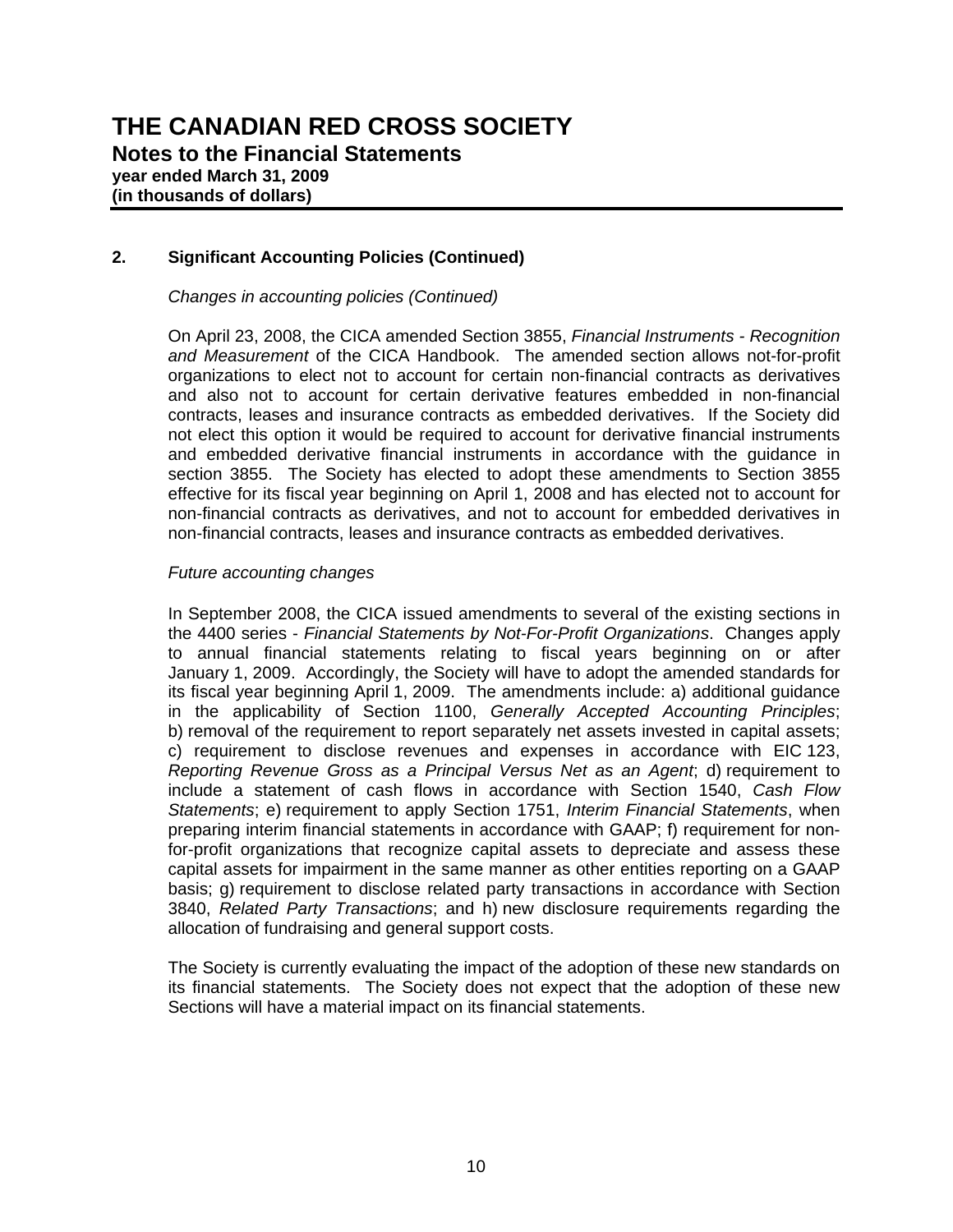# **THE CANADIAN RED CROSS SOCIETY Notes to the Financial Statements year ended March 31, 2009**

**(in thousands of dollars)**

## **3. Capital Management**

As disclosed in Note 2, the Society adopted Handbook Section 1535 effective April 1, 2008.

The Society's objectives in managing capital are:

- a) to ensure that sufficient financial resources are in place to deliver on the priorities set by the Board of Governors during its annual strategic plan review;
- b) to maintain a minimum reserve in Internally Restricted Fund of \$43.5 million to ensure the capability of operations in the event of unexpected events;
- c) to invest funds in financial instruments permitted under the Statement of Investment Policies and Procedures; and
- d) to manage grants and donations with external restrictions that specifies the conditions for using these financial resources.

The Society monitors its capital by reviewing various financial metrics, including cash flows and variances to forecasts and budgets.

The Society has complied with all the capital requirements, including the requirements respecting the external restrictions.

### **4. Investments**

|                                          |                           | 2009                      |                                     | 2008                      |                           |                              |  |  |
|------------------------------------------|---------------------------|---------------------------|-------------------------------------|---------------------------|---------------------------|------------------------------|--|--|
|                                          | Cost                      | Fair<br>Value             | <b>Unrealized</b><br>Gain<br>(Loss) | Cost                      | Fair<br>Value             | Unrealized<br>Gain<br>(Loss) |  |  |
| <b>Short-term</b><br>Cash<br>equivalents | 56,019<br>- \$            | 56,047<br>\$              | \$<br>28                            | 125,992<br>\$             | \$127,806                 | \$<br>1,814                  |  |  |
| Long-term<br>Notes and                   |                           |                           |                                     |                           |                           |                              |  |  |
| GIC's<br>Fixed<br>Income<br>Equities     | 4,879<br>73,676<br>24.957 | 5,235<br>75,448<br>17,400 | 356<br>1,772<br>(7, 557)            | 2,196<br>85,363<br>16,250 | 2,231<br>86,980<br>16,175 | 35<br>1,617<br>(75)          |  |  |
|                                          | 103,512                   | 98,083                    | (5,429)                             | 103,809                   | 105,386                   | 1,577                        |  |  |
| Total                                    | \$159,531                 | \$154,130                 | (5,401)<br>\$                       | 229,801<br>\$             | \$233,192                 | 3,391<br>\$                  |  |  |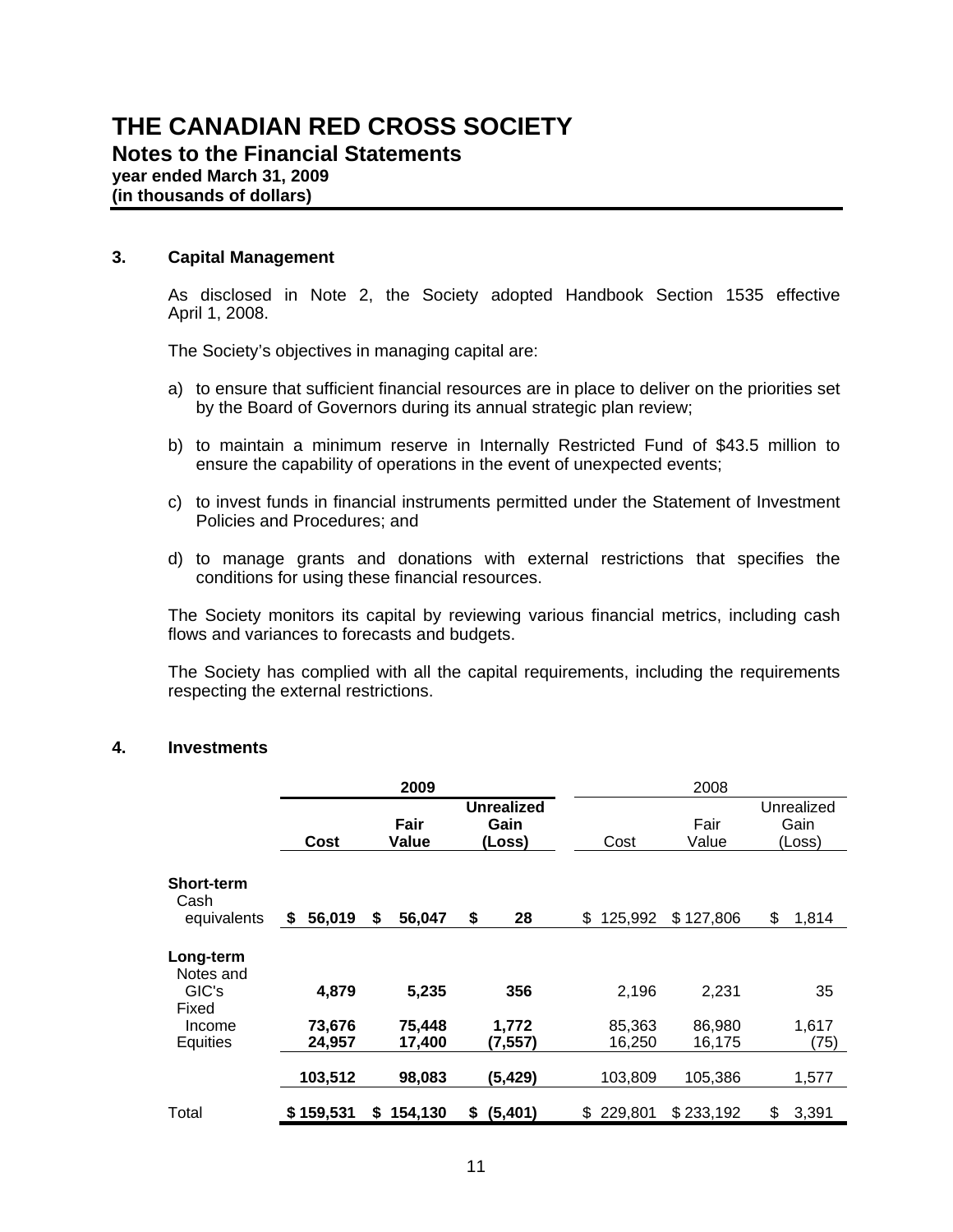# **THE CANADIAN RED CROSS SOCIETY Notes to the Financial Statements year ended March 31, 2009 (in thousands of dollars)**

# **4. Investments (Continued)**

The fair values of long-term investments are based on quoted market prices.

 Fixed income investments are comprised of Government of Canada and corporate bonds and Canadian Pooled Fixed Income Funds with maturity dates from 2009 to 2049, earning interest from 2.75% to 10.35%.

\$76,250 (2008 - \$143,190) of the total investments relates to Tsunami.

Investment income earned is reported as follows:

|                                                            | 2009           | 2008           |
|------------------------------------------------------------|----------------|----------------|
| Investment income - General<br>Investment income - Tsunami | 5.258<br>3.688 | 7,488<br>5,989 |
| Total investment income earned                             | 8.946          | 13.477         |

# **5. Capital Assets**

|                                                |                       | 2009                        |                       | 2008                  |
|------------------------------------------------|-----------------------|-----------------------------|-----------------------|-----------------------|
|                                                | Cost                  | Accumulated<br>Amortization | Net Book<br>Value     | Net Book<br>Value     |
| Land<br><b>Buildings</b><br>Furniture, office, | \$<br>9,001<br>49,058 | \$<br>22,809                | \$<br>9,001<br>26,249 | \$<br>8,940<br>26,080 |
| healthcare equipment                           | 10,685                | 6,793                       | 3,892                 | 4,323                 |
| Vehicles<br>Computer hardware                  | 8,627                 | 5,878                       | 2,749                 | 2,334                 |
| and software                                   | 2,791                 | 1,468                       | 1,323                 | 2,023                 |
|                                                | \$<br>80,162          | 36,948                      | \$<br>43,214          | \$<br>43,700          |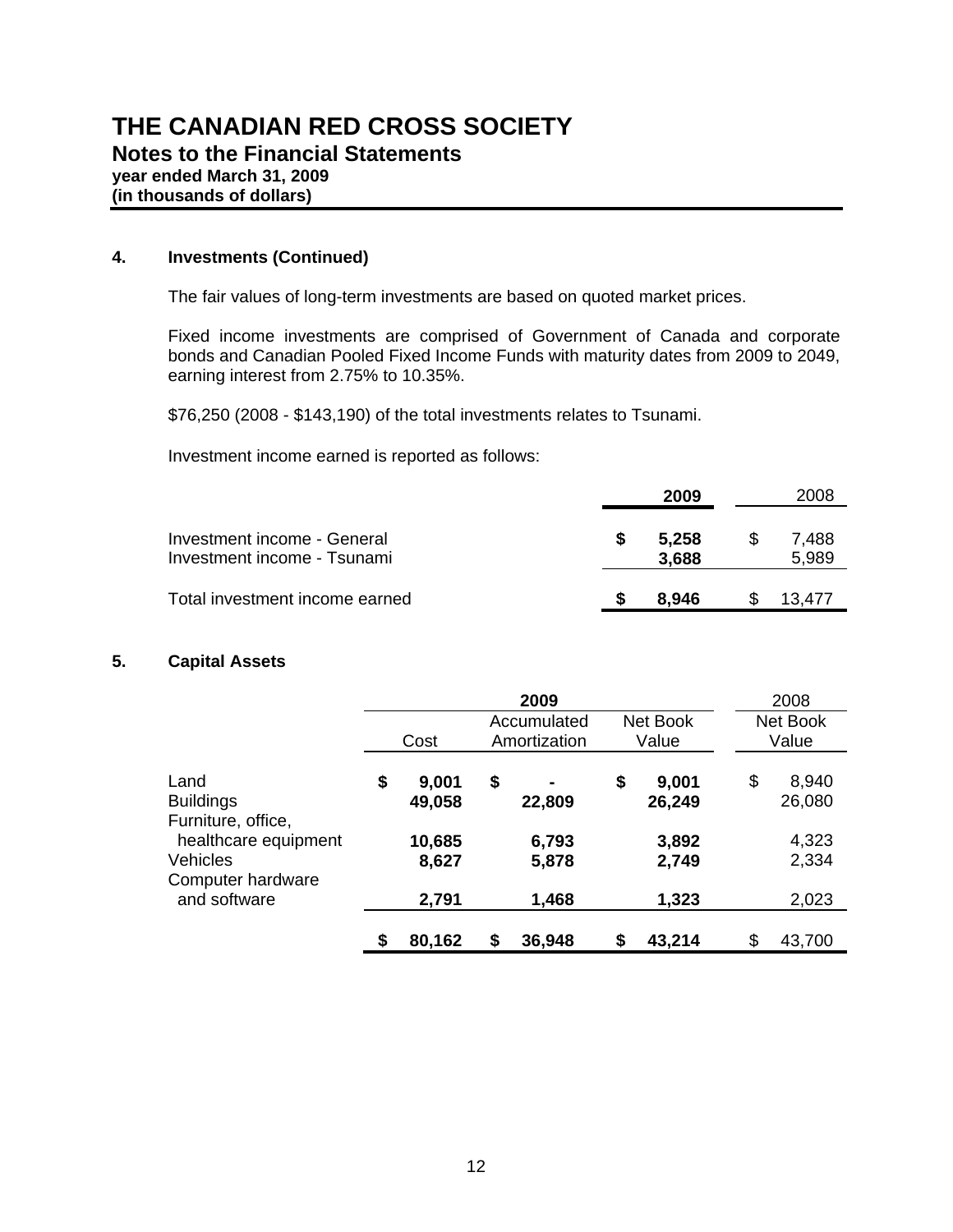## **6. Deferred Revenue**

 Deferred revenue is comprised of amounts restricted for the funding of expenses to be incurred in the future. The movement of the deferred revenue is as follows:

|                                             |                     |    | 2009      |                     | 2008 |                   |
|---------------------------------------------|---------------------|----|-----------|---------------------|------|-------------------|
|                                             | General             |    | Tsunami   | General             |      | Tsunami           |
| Opening balance                             | \$<br>51,215        | \$ | 172,391   | \$<br>48,717        | \$   | 232,602           |
| Donations received<br>Recognized as revenue | 111,978<br>(97,444) |    | (111,430) | 26,355<br>(23, 857) |      | 1,086<br>(61,297) |
| Closing balance                             | 65,749              |    | 60,961    | 51,215              |      | 172,391           |
| Less long-term portion                      |                     |    | (37,520)  |                     |      | (64,257)          |
| Current portion                             | 65,749              | S  | 23,441    | \$<br>51,215        | \$   | 108,134           |

 Tsunami deferred revenue is recognized as part of the international programming revenue in the detailed statement of operations in Schedule A.

### **7. Deferred Contributions Related to Capital Assets**

Deferred contributions related to capital assets represent the unamortized amount of donations and grants received and used for the purchase of capital assets. The changes in the deferred contributions balance for the year are as follows:

|                                                                                                           |   | 2009              |    | 2008             |
|-----------------------------------------------------------------------------------------------------------|---|-------------------|----|------------------|
| Balance, beginning of year                                                                                | S | 12,383            | \$ | 12,610           |
| Cash contributions received and used<br>during the year<br>Amortization of deferred capital contributions |   | 3,901<br>(3, 441) |    | 2,566<br>(2,793) |
| Balance, end of year                                                                                      |   | 12,843            | S  | 12,383           |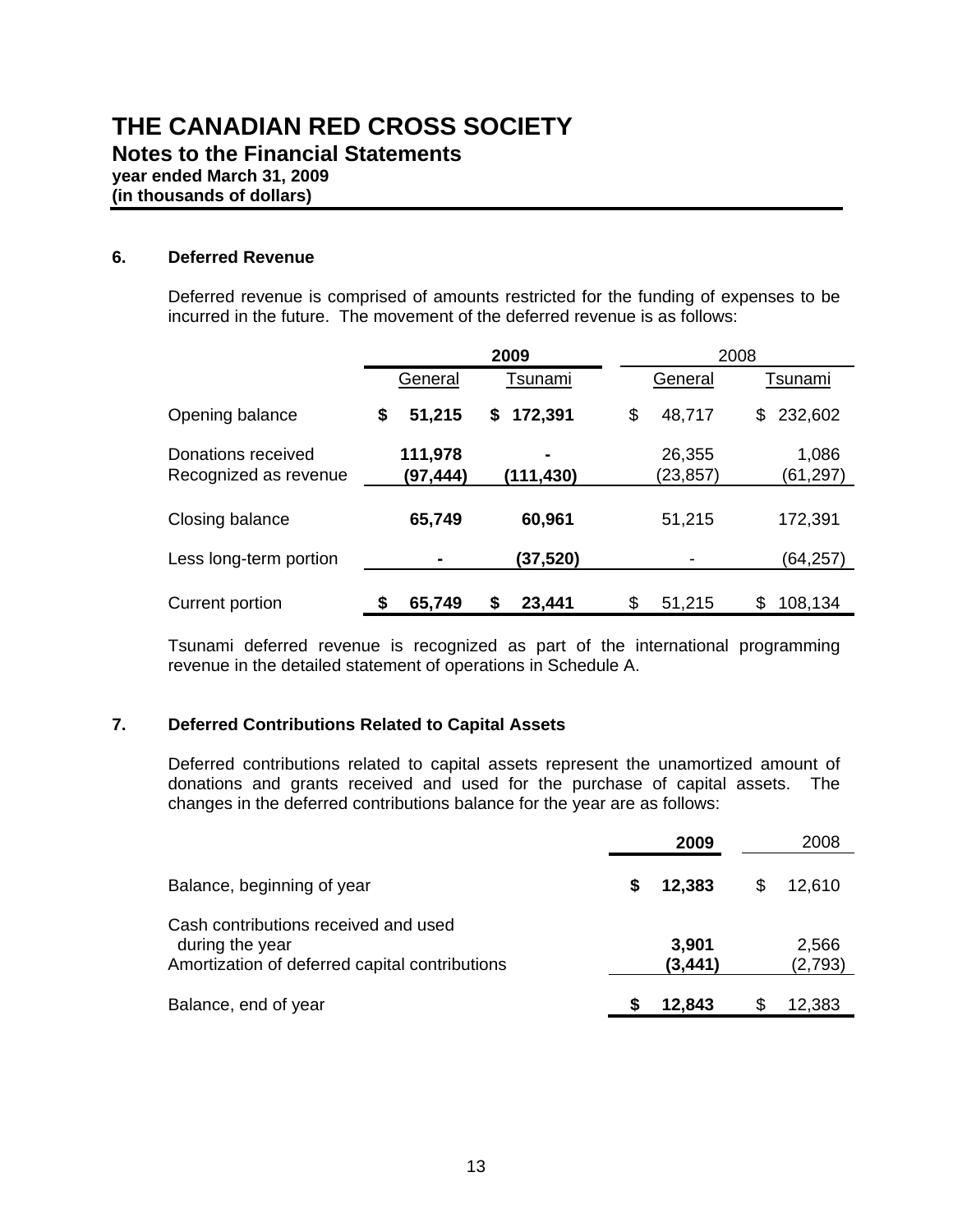## **8. Mortgage Payable**

The acquisition of premises in Burnaby (B.C.) was partially financed by a mortgage. A summary of the account is as follows:

|                           |    | 2009           | 2008        |
|---------------------------|----|----------------|-------------|
| Total mortgage obligation | \$ | $\blacksquare$ | \$<br>2,492 |
| Less current portion      |    | $\blacksquare$ | 102         |
| Mortgage payable          | S  |                | \$<br>2,390 |

The Burnaby mortgage was retired on August 1, 2008.

## **9. Employee Future Benefits**

The Society has a defined contribution and a defined benefit pension plan. The Society's contribution to its employees' defined contribution pension plan was approximately \$2,184 (2008 - \$2,065).

The Society discontinued the defined benefit option of its pension plan. Members were given the option to convert their entitlements to a defined contribution basis or to have an annuity purchased on their behalf. Certain members' elections with respect to the conversion of past service benefits accrued to September 30, 1998 have not been finalized; therefore, no annuities have been purchased. The Society remains responsible for the frozen benefits accrued under the defined benefit option of the Plan up to September 30, 1998.

The Society also sponsors life and health care benefits for its retired employees (Other Benefit Plans). These benefits are not funded.

The last actuarial valuation for its pension defined benefit plan was performed in September 2007 and the next actuarial evaluation must be performed by September 2010. The last actuarial valuation for its other benefit plans was performed in December 2006 and the next actuarial valuation must be performed by December 2009.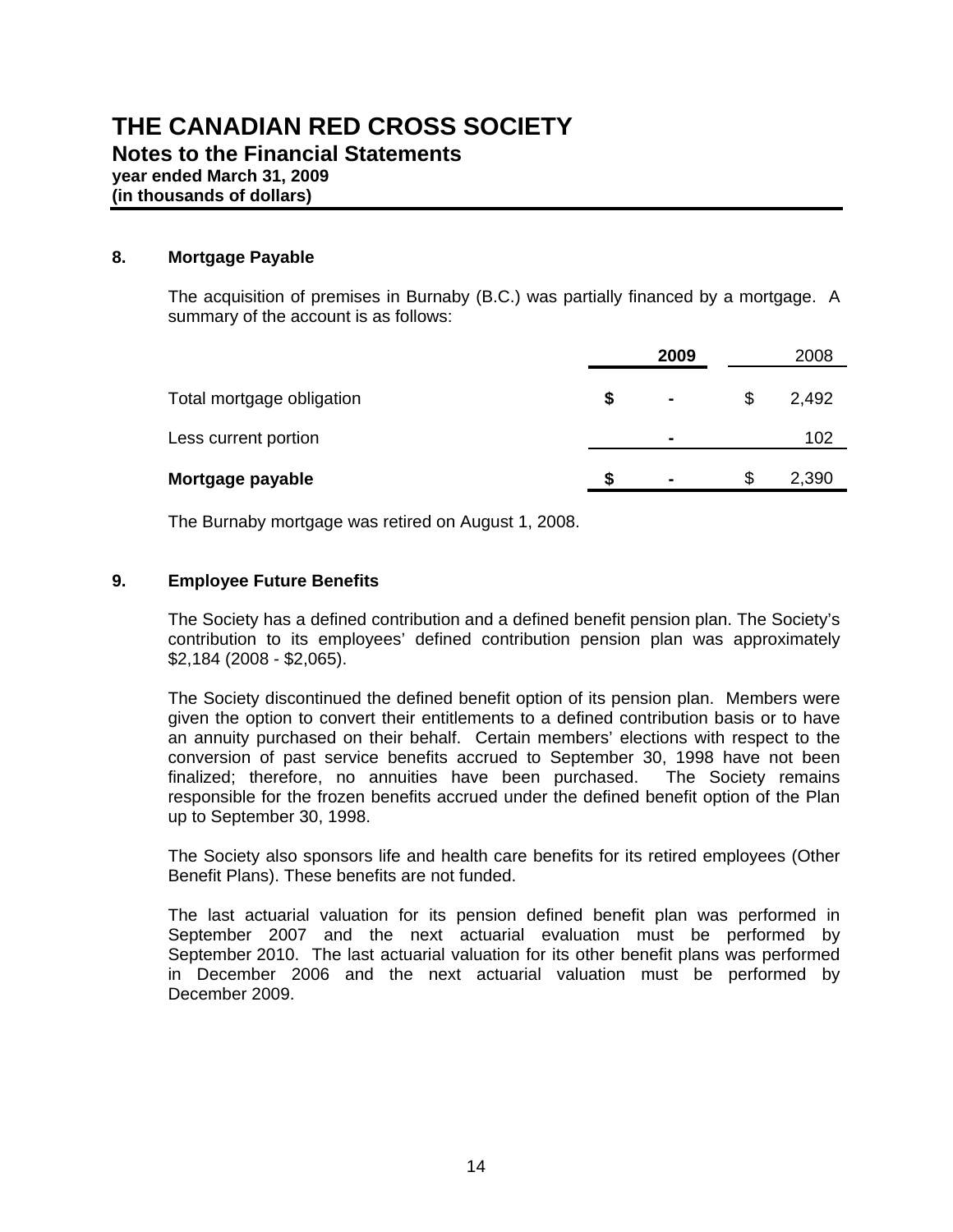# **9. Employee Future Benefits (Continued)**

The information about the employee benefit plans is presented in the tables below:

|                                                          |      | <b>Pension Defined</b><br><b>Benefit Plan</b> |                     |    | <b>Other Benefit</b><br>Plans |    |           |  |  |  |
|----------------------------------------------------------|------|-----------------------------------------------|---------------------|----|-------------------------------|----|-----------|--|--|--|
|                                                          | 2009 |                                               | 2008                |    | 2009                          |    | 2008      |  |  |  |
| Fair value of plan assets                                | \$   | 11,568                                        | \$<br>12,765        | \$ | $\blacksquare$                | \$ |           |  |  |  |
| Accrued benefit<br>obligation                            |      | 4,133                                         | 4,324               |    | 8,754                         |    | 9,710     |  |  |  |
| Surplus (deficit)                                        |      | 7,435                                         | 8,441               |    | (8, 754)                      |    | (9,710)   |  |  |  |
| Unamortized net<br>actuarial gain<br>Valuation allowance |      | (1,767)<br>(5,389)                            | (3, 157)<br>(4,918) |    | (8, 292)                      |    | (7, 391)  |  |  |  |
| Accrued benefit<br>asset (liability)                     | \$   | 279                                           | \$<br>366           | S  | (17, 046)                     | S  | (17, 101) |  |  |  |

Elements of costs recognized in the year:

|                                                               |    | <b>Pension Defined</b><br><b>Benefit Plan</b> |                 | <b>Other Benefit</b><br>Plans |    |            |  |  |
|---------------------------------------------------------------|----|-----------------------------------------------|-----------------|-------------------------------|----|------------|--|--|
|                                                               |    | 2009                                          | 2008            | 2009                          |    | 2008       |  |  |
| Current service cost<br>(employer)<br>Interest cost           | \$ | 82<br>253                                     | \$<br>83<br>226 | \$<br>461                     | \$ | 548<br>458 |  |  |
| Expected return on plan<br>assets                             |    | (631)                                         | (604)           | 515                           |    |            |  |  |
| Amortization of<br>transitional asset                         |    | (31)                                          | (31)            |                               |    |            |  |  |
| Amortization of net<br>actuarial gain                         |    | (57)                                          | (60)            | (412)                         |    | (371)      |  |  |
| Amortization of past<br>service cost<br>Increase in valuation |    |                                               |                 | (185)                         |    | (185)      |  |  |
| allowance                                                     |    | 471                                           | 276             |                               |    |            |  |  |
|                                                               | \$ | 87                                            | \$<br>(110)     | \$<br>379                     | \$ | 450        |  |  |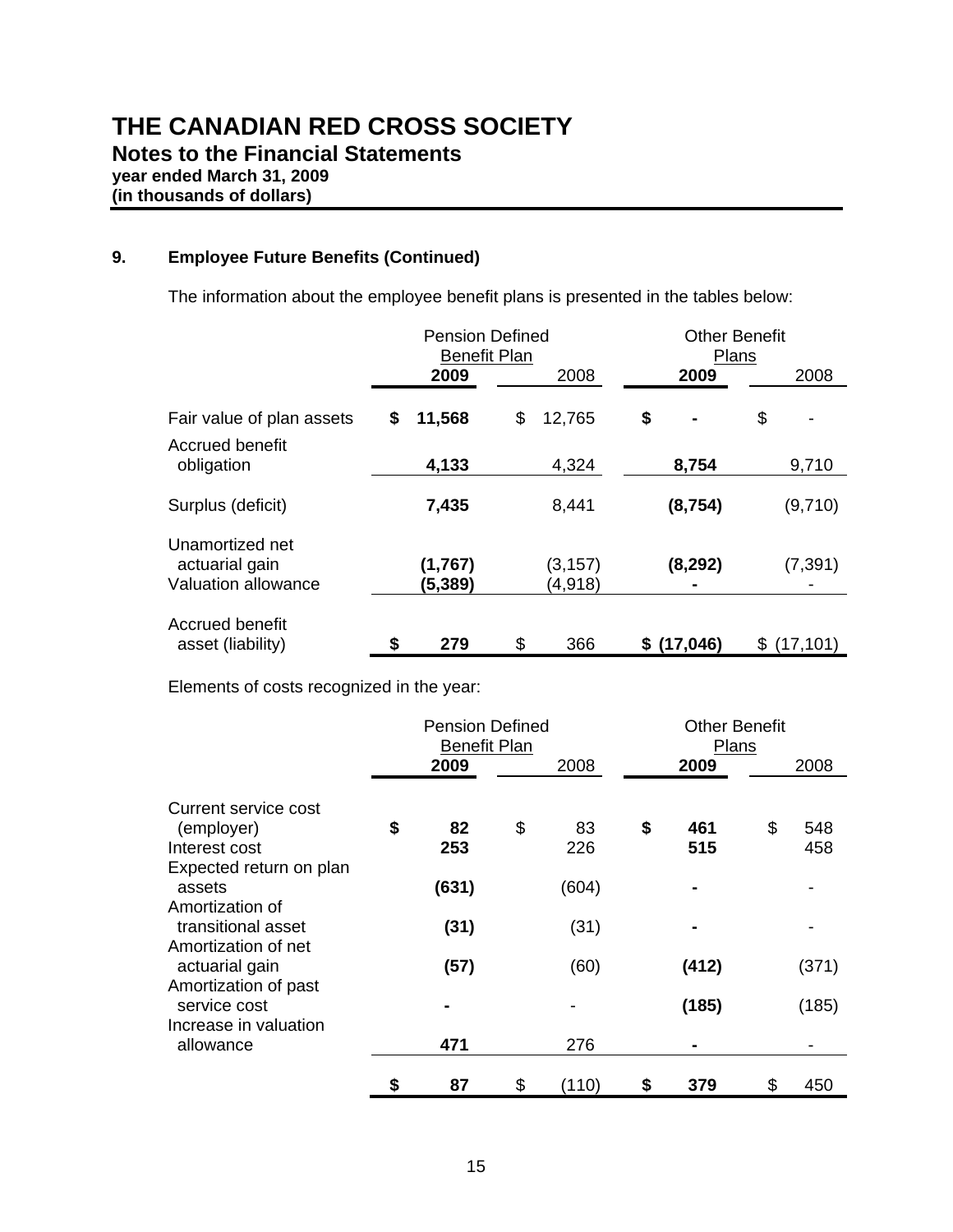# **THE CANADIAN RED CROSS SOCIETY Notes to the Financial Statements year ended March 31, 2009 (in thousands of dollars)**

## **9. Employee Future Benefits (Continued)**

Plan assets are held by Manulife. Based on the fair value of the plan assets at March 31, 2009, the assets of the Plan were composed of 28% in equity, 70% in fixed income, and 2% in short-term securities and cash (2008 - 26% in equity, 72% in fixed income, and 2% in short-term securities and cash).

The significant actuarial assumptions adopted in measuring the Society's accrued benefit obligations are as follows:

|                                         | <b>Pension Defined</b><br><b>Benefit Plan</b> |       | <b>Other Benefit</b><br>Plans |       |
|-----------------------------------------|-----------------------------------------------|-------|-------------------------------|-------|
|                                         | 2009                                          | 2008  | 2009                          | 2008  |
| Discount rate for                       |                                               |       |                               |       |
| disclosure<br>Discount rate for         | 8.50%                                         | 6.00% | $9.00\%$                      | 6.25% |
| expense                                 | 6.00%                                         | 5.00% | 6.25%                         | 5.25% |
| Expected long-term<br>rate of return on |                                               |       |                               |       |
| plan assets                             | 5.00%                                         | 4.75% |                               |       |
| Rate of compensation<br>increase        | $3.00\%$                                      | 3.00% | 3.00%                         | 2.30% |
| Post-retirement<br>indexation           | 1.31%                                         | 2.01% |                               |       |
| Pre-retirement<br>indexation            | 1.31%                                         | 2.01% |                               |       |

Other information about the Society's benefit plans is as follows:

|                                                             |      | <b>Pension Defined</b> | <b>Benefit Plan</b> |           |            | <b>Other Benefit</b><br>Plans |            |  |  |  |
|-------------------------------------------------------------|------|------------------------|---------------------|-----------|------------|-------------------------------|------------|--|--|--|
|                                                             | 2009 |                        |                     |           | 2009       |                               | 2008       |  |  |  |
| Employees and<br>employer<br>contributions<br>Benefits paid | S    | 82<br>216              | S                   | 83<br>141 | 435<br>435 |                               | 387<br>387 |  |  |  |

For measurement purposes of the Other Benefit Plans, a 9.0% (2008 - 8.5%) annual rate of increase in the per capita cost of covered hospital benefits was assumed and the rate was assumed to decrease linearly to 4.5% over nine years and remain at 4.5% thereafter. The per capita cost of drugs was assumed to increase by 10.0% (2008 - 9.4%) and was assumed to decrease linearly to 5.0% over nine years and remain at 5.0% thereafter. The per capita cost of dental and other benefits was assumed to increase at 4.5% per annum. The impact of a 1% increase or decrease in the rate assumption would be \$99.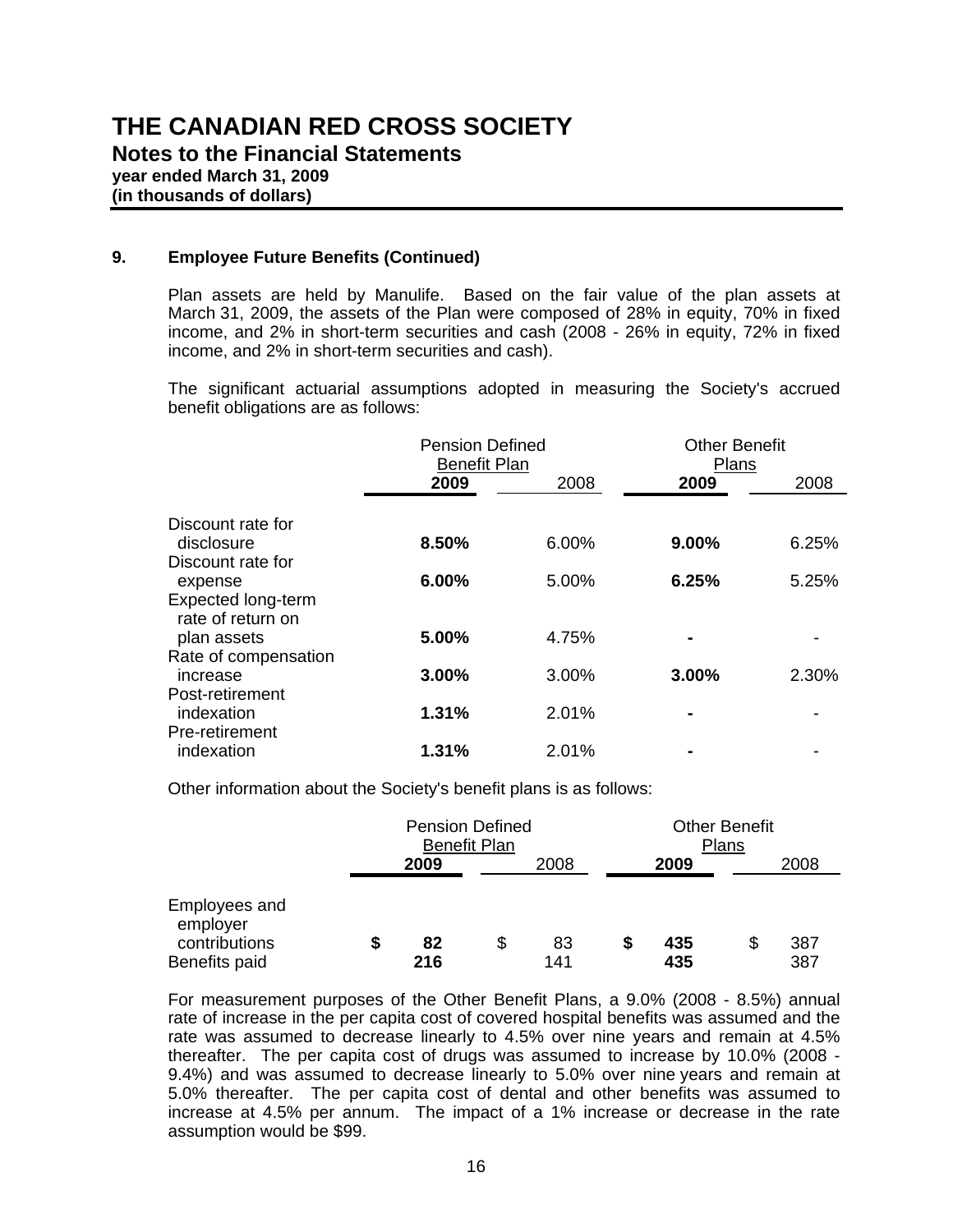## **10. Fundraising Revenue and Expenses**

Fundraising revenue and expenses are as follows:

|                                                                                                                      | 2009                                     | 2008                                     |  |  |  |  |
|----------------------------------------------------------------------------------------------------------------------|------------------------------------------|------------------------------------------|--|--|--|--|
| Revenue<br><b>Bequests</b><br>Direct marketing<br>Lotteries and gaming (net)<br>Special events and other fundraising | \$<br>7,963<br>15,650<br>2,286<br>11,120 | \$<br>5,669<br>14,523<br>2,435<br>11,272 |  |  |  |  |
| Total fundraising revenue                                                                                            | 37,019                                   | 33,899                                   |  |  |  |  |
| Direct expenses<br><b>Bequests</b><br>Direct marketing<br>Special events and other fundraising                       | 973<br>5,370<br>6,665                    | 774<br>5,537<br>6,799                    |  |  |  |  |
| Total fundraising expenses                                                                                           | 13,008                                   | 13,110                                   |  |  |  |  |
| Net fundraising revenues                                                                                             | 24,011                                   | 20,789                                   |  |  |  |  |

Lotteries and gaming revenue and expenses are as follows:

|                                      | 2009           | 2008           |
|--------------------------------------|----------------|----------------|
| Revenue                              | 6,712<br>\$    | 6,967<br>\$    |
| Expenses:                            |                |                |
| <b>Prizes</b><br>Marketing and other | 2,068<br>2,358 | 2,049<br>2,483 |
|                                      | 4,426          | 4,532          |
|                                      | 2,286<br>S     | 2,435<br>\$    |

 In addition to the net fundraising revenues of \$24,011 (2008 - \$20,789), the Society received restricted donations accounted for as deferred revenue of \$111,978 (2008 - \$27,441) for a total fundraising net revenue of \$135,989 (2008 - \$48,230) raised in the year.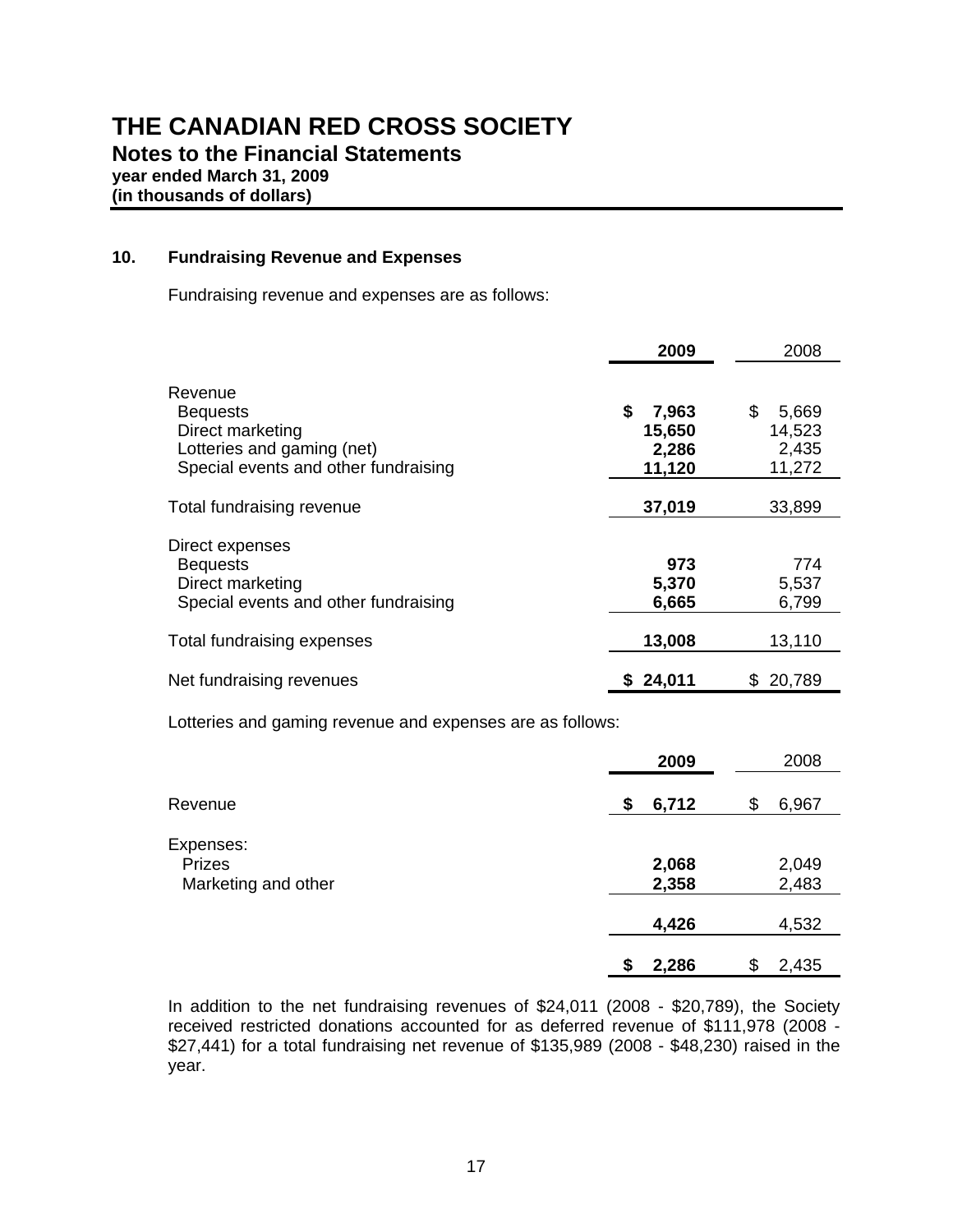### **11. Internally Restricted Funds**

During the year, Tsunami interest for an amount of \$3,535 (cumulative \$22,761) was appropriated to the internally restricted funds.

 A cumulative amount of \$43,530 (2008 - \$43,530) has been reserved in previous years to ensure the capability of operations in the event of unexpected events.

### **12. Financial Instruments**

### *Fair values*

The carrying values of cash and cash equivalents, accounts receivable, accounts payable and accrued liabilities approximate their fair value due to the relatively short periods to maturity of the instruments.

Refer to Note 4 for fair values related to the Society's other financial instruments.

### *Investment risk*

The Society's National Audit and Finance Committee have approved a Statement of Investment Policies and Procedures that provides the guidelines for managing investments of the Society. Through this approach, investments are strategically distributed on a long-term basis, among several classes of assets to reduce the risk of investment volatility. Concentration of risk exists when a significant proportion of the portfolio is invested in securities with similar characteristics or subject to similar economic, political or other conditions. Management believes that the concentration of risk is not unusual.

### *Foreign exchange risk*

The Society operates internationally, giving rise to exposure to market risks from changes in interest rates and foreign exchange rates. Foreign exchange risk is not material.

### *Credit risk*

Credit risk arises from the potential that one party to a financial instrument will fail to discharge an obligation and cause the other party to incur a financial loss. The Society's accounts receivable represents credit provided for the Society's programs. The Society extends credit to its authorized providers and funding agencies. The Society's Community Health Programs represent over 80% of the total accounts receivable. The credit is provided mainly to provincial governments and, accordingly, presents minimal credit risk to the Society.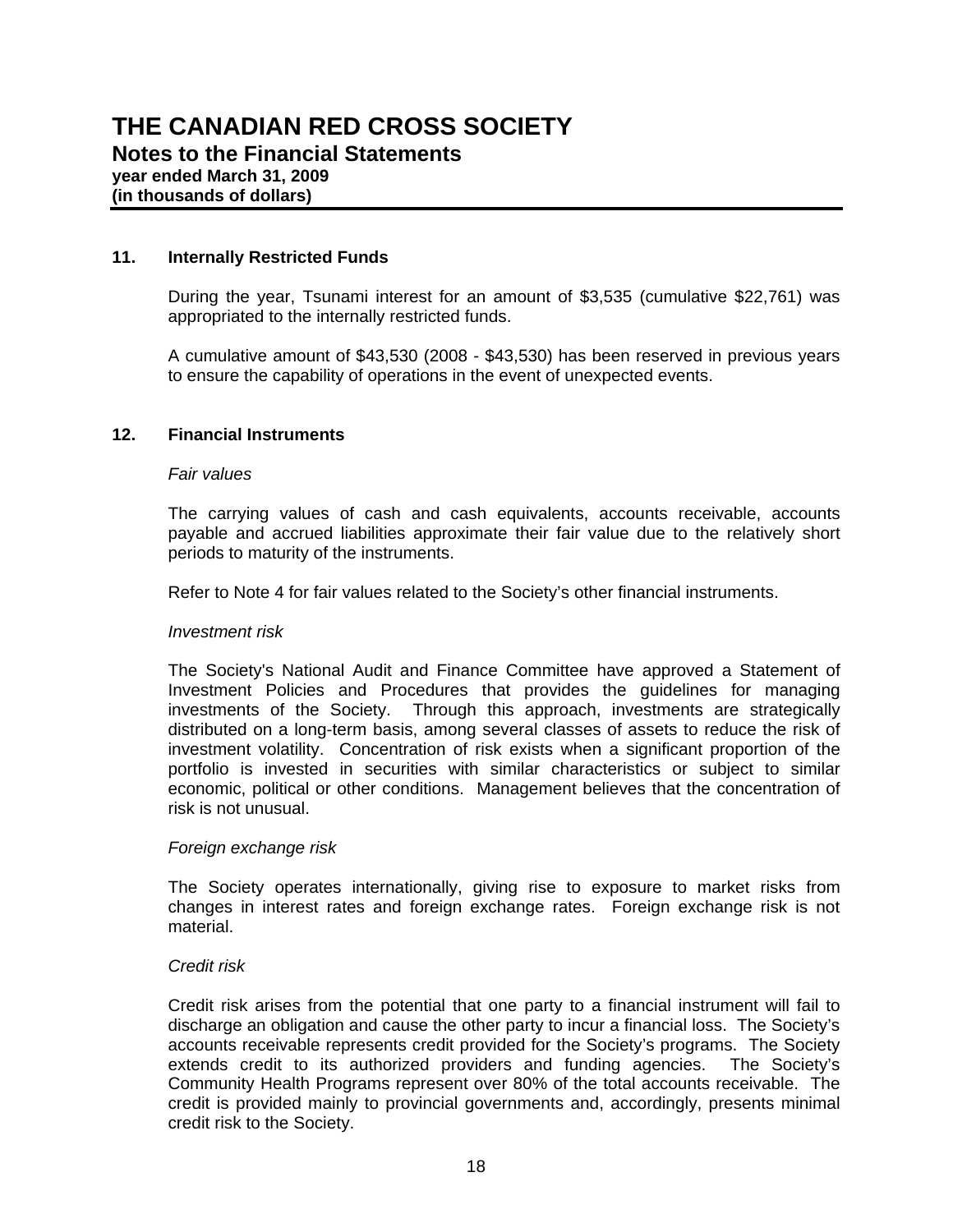# **12. Financial Instruments (Continued)**

### *Credit risk (Continued)*

The maximum credit exposure of the Society is represented by the fair value of the investments and amounts receivable as presented in the Statement of Financial Position.

### *Interest rate risk*

Interest rate risk refers to adverse consequences of interest rate changes on the Society cash flows, financial position, investment income and interest expense. The Society's fixed income investments are exposed to interest rate changes. The impact of adverse changes in rates is not considered material.

### **13. Commitments**

The Society has entered into various operating leases for buildings and equipment. The minimum annual lease payments for the next five fiscal years are as follows:

| 2010 | S | 1,665 |
|------|---|-------|
| 2011 |   | 1,339 |
| 2012 |   | 1,089 |
| 2013 |   | 968   |
| 2014 |   | 968   |

The Society has also committed a total amount of \$20,007 under signed contracts where the services have yet to be delivered. Out of this committed amount, all are expected to be extinguished during the upcoming year, except for \$6,600 which will extinguish the following year.

### **14. Related Entity**

The Red Cross International Aid Trust Fund of Canada ("the Trust") administered by the Society has not been consolidated in these financial statements. The Trust was created on July 6, 2000 to hold funds received from the Canadian International Development Agency (CIDA) until their disbursement to international relief projects.

The Society received funds for five (2008 - ten) projects in the year where revenues and expenses of \$14,909 (2008 - \$14,051) were incurred. At year-end, the Trust owes the Society \$450 (2008 - \$3,530); this amount is included in accounts receivable.

The Trust's year-end is December 31, 2008. During 2008, it had revenues of \$47,981 (2007 - \$47,878) and expenses of \$47,981 (2007 - \$47,878). At December 31, 2008, the Trust had assets of \$3,250 (2007 - \$12,482) and liabilities of \$3,250 (2007 - \$12,482).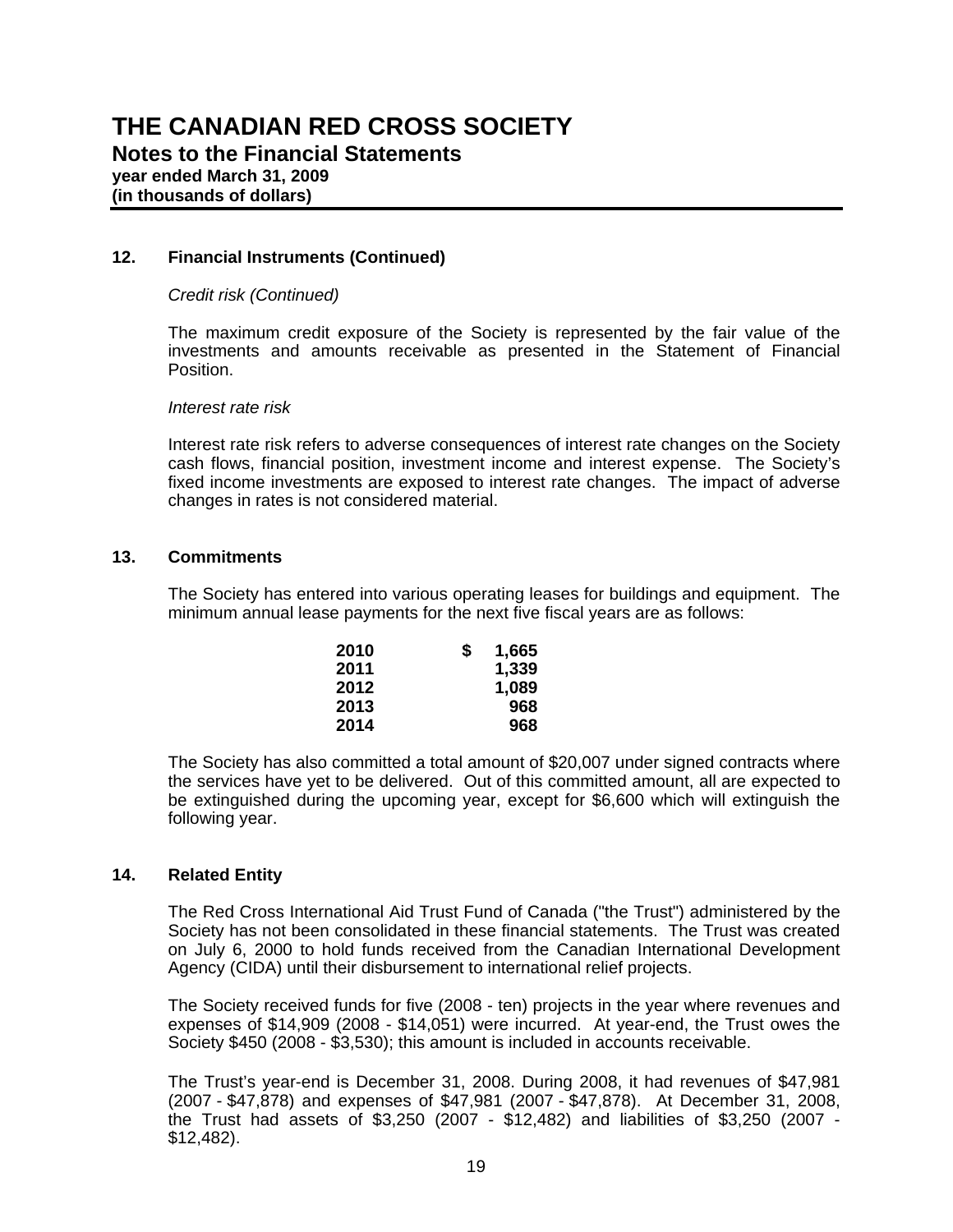### **15. Guarantees**

The Society received contributions from CIDA and other funding agencies that are subject to restrictions as to the use of the funds. The Society's accounting records, as well as those of member institutions subcontracted to execute the projects, are subject to audit by CIDA and other funding agencies to identify instances, if any, in which the amounts charged to projects have not complied with the agreed terms and conditions, and which, therefore, would be refundable to the funding agency. Adjustments to the financial statements as a result of these audits, if any, will be recorded in the period in which they become known.

In the normal course of operations, the Society provides indemnification agreements with various counterparties in transactions such as service agreements, software licenses, leases, and purchases of goods. Under these agreements, the Society agrees to indemnify the counterparty against loss or liability arising from the acts or omissions of the Society in relation to the agreement. The nature of the indemnification agreements prevents the Society from making a reasonable estimate of the maximum potential amount that the Society would be required to pay such counterparties.

### **16. Comparative Figures**

Certain of the prior year's figures have been reclassified to conform to the current year's presentation.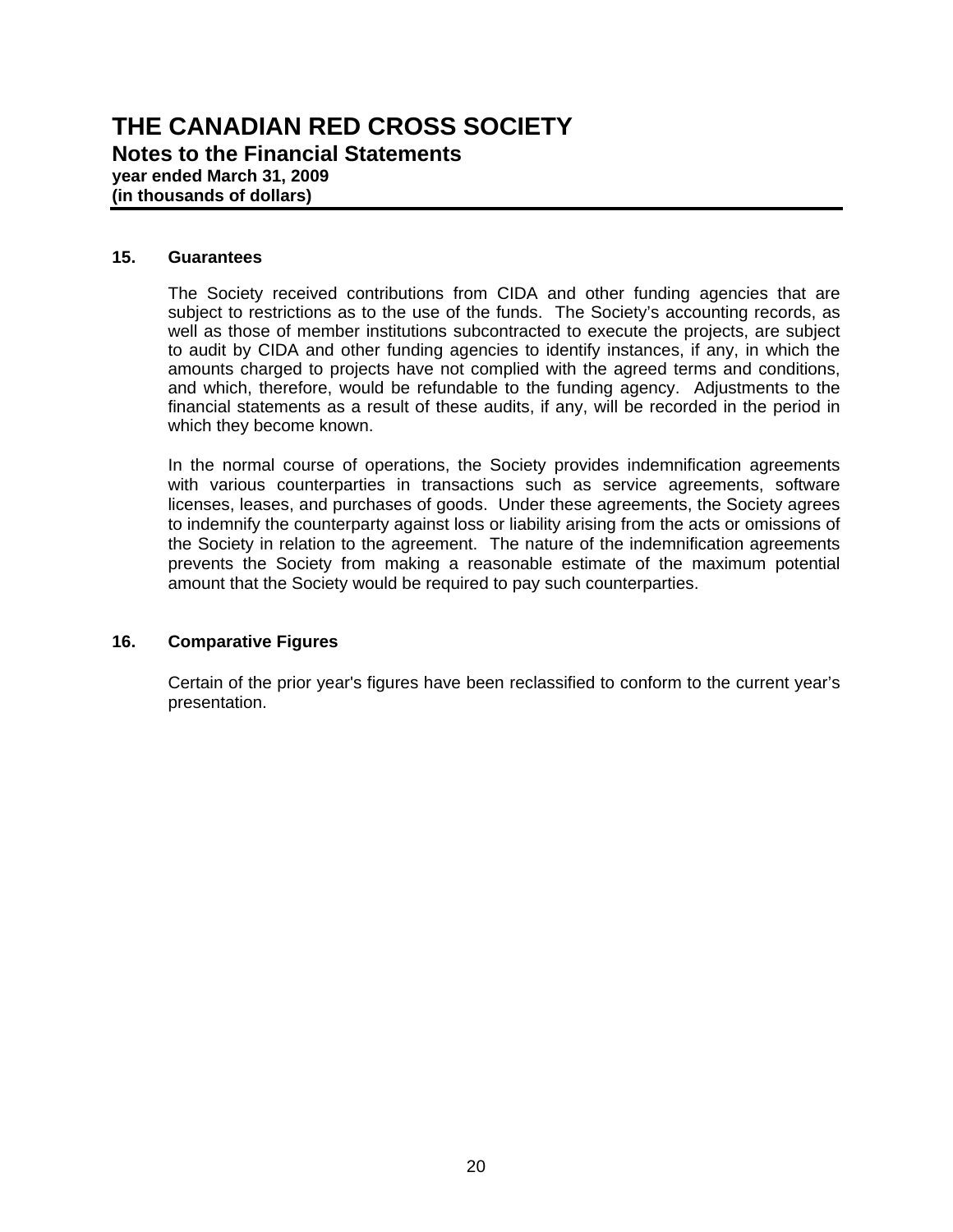#### **Detailed Statement of Operations**

**year ended March 31, 2009**

**(in thousands of dollars)**

|                                                           | 2009 |                |    |                 |    |             |    | 2008        |    |                 |    |             |  |
|-----------------------------------------------------------|------|----------------|----|-----------------|----|-------------|----|-------------|----|-----------------|----|-------------|--|
|                                                           |      | Revenue        |    | <b>Expenses</b> |    | <b>Net</b>  |    | Revenue     |    | <b>Expenses</b> |    | Net         |  |
| Organizational capacity                                   |      |                |    |                 |    |             |    |             |    |                 |    |             |  |
| Fundraising general (Note 10)                             | \$   | 37,019         | \$ | 13,008          | \$ | 24,011      | \$ | 33,899      | \$ | 13,110          | \$ | 20,789      |  |
| Other income and expenses:                                |      |                |    |                 |    |             |    |             |    |                 |    |             |  |
| Development projects                                      |      | 2,448          |    | 9,023           |    | (6, 575)    |    | 3,605       |    | 9,039           |    | (5, 434)    |  |
| Gain on disposals                                         |      |                |    |                 |    |             |    |             |    |                 |    |             |  |
| of capital assets<br>Investment income - General (Note 4) |      | 50<br>5,258    |    | 491             |    | 50<br>4,767 |    | 25<br>7,488 |    | ä,<br>400       |    | 25<br>7,088 |  |
| Investment income - Tsunami (Note 4)                      |      | 3,688          |    | 153             |    | 3,535       |    | 5,989       |    | 192             |    | 5,797       |  |
| Other income                                              |      | 1,546          |    | -               |    | 1,546       |    | 671         |    | $\blacksquare$  |    | 671         |  |
|                                                           |      | 12,990         |    | 9,667           |    | 3,323       |    | 17,778      |    | 9,631           |    | 8,147       |  |
|                                                           | \$   | 50,009         | \$ | 22,675          | \$ | 27,334      | \$ | 51,677      | \$ | 22,741          | \$ | 28,936      |  |
|                                                           |      |                |    |                 |    |             |    |             |    |                 |    |             |  |
| Core Programs                                             |      |                |    |                 |    |             |    |             |    |                 |    |             |  |
| International:                                            |      |                |    |                 |    |             |    |             |    |                 |    |             |  |
| Programming                                               |      | \$176,996      |    | \$172,035       | \$ | 4,961       | \$ | 86,588      | \$ | 82,493          | \$ | 4,095       |  |
| Humanitarian issues program                               |      | 878            |    | 1,935           |    | (1,057)     |    | 1,370       |    | 1,875           |    | (505)       |  |
| Other                                                     |      | 1,120          |    | 1,676           |    | (556)       |    | 596         |    | 550             |    | 46          |  |
|                                                           |      | 178,994        |    | 175,646         |    | 3,348       |    | 88,554      |    | 84,918          |    | 3,636       |  |
| Disaster management                                       |      | 3,677          |    | 8,371           |    | (4,694)     |    | 3,194       |    | 6,763           |    | (3, 569)    |  |
| Health and injury prevention:                             |      |                |    |                 |    |             |    |             |    |                 |    |             |  |
| Water safety                                              |      | 3,187          |    | 2,527           |    | 660         |    | 2,970       |    | 2,471           |    | 499         |  |
| First aid                                                 |      | 11,869         |    | 8,007           |    | 3,862       |    | 10,926      |    | 7,362           |    | 3,564       |  |
| <b>Respect Ed</b>                                         |      | 2,322          |    | 2,900           |    | (578)       |    | 2,117       |    | 2,752           |    | (635)       |  |
| Community initiatives                                     |      | 18,928         |    | 17,147          |    | 1,781       |    | 14,706      |    | 13,910          |    | 796         |  |
| Healthcare equipment loan                                 |      | 11,938         |    | 10,425          |    | 1,513       |    | 10,660      |    | 8,692           |    | 1,968       |  |
| Community health services                                 |      | 114,712        |    | 110,243         |    | 4,469       |    | 106,031     |    | 102,932         |    | 3,099       |  |
|                                                           |      | 162,956        |    | 151,249         |    | 11,707      |    | 147,410     |    | 138,119         |    | 9,291       |  |
| Program management                                        |      | 14             |    | 2,697           |    | (2,683)     |    | 26          |    | 2,038           |    | (2,012)     |  |
| Volunteer resources                                       |      | 175            |    | 1,491           |    | (1, 316)    |    | 314         |    | 1,381           |    | (1,067)     |  |
|                                                           |      |                |    |                 |    |             |    |             |    |                 |    |             |  |
|                                                           |      | 189            |    | 4,188           |    | (3,999)     |    | 340         |    | 3,419           |    | (3,079)     |  |
|                                                           |      | \$345,816      |    | \$339,454       | \$ | 6,362       |    | \$239,498   |    | \$233,219       | \$ | 6,279       |  |
| Support services                                          |      |                |    |                 |    |             |    |             |    |                 |    |             |  |
| Amortization of capital assets                            | \$   | 3,441          | \$ | 5,773           | \$ | (2, 332)    | \$ | 2,793       | \$ | 4,761           | \$ | (1,968)     |  |
| Rental and facilities                                     |      | 2,568          |    | 5,744           |    | (3, 176)    |    | 2,834       |    | 5,109           |    | (2, 275)    |  |
| Corporate obligations and                                 |      |                |    |                 |    |             |    |             |    |                 |    |             |  |
| support services                                          |      | 2,938          |    | 24,171          |    | (21, 233)   |    | 3,843       |    | 22,788          |    | (18, 945)   |  |
| Restructuring provision                                   |      | $\blacksquare$ |    |                 |    |             |    |             |    | 314             |    | (314)       |  |
|                                                           | \$   | 8,947          | \$ | 35,688          |    | \$ (26,741) | \$ | 9,470       | \$ | 32,972          | \$ | (23, 502)   |  |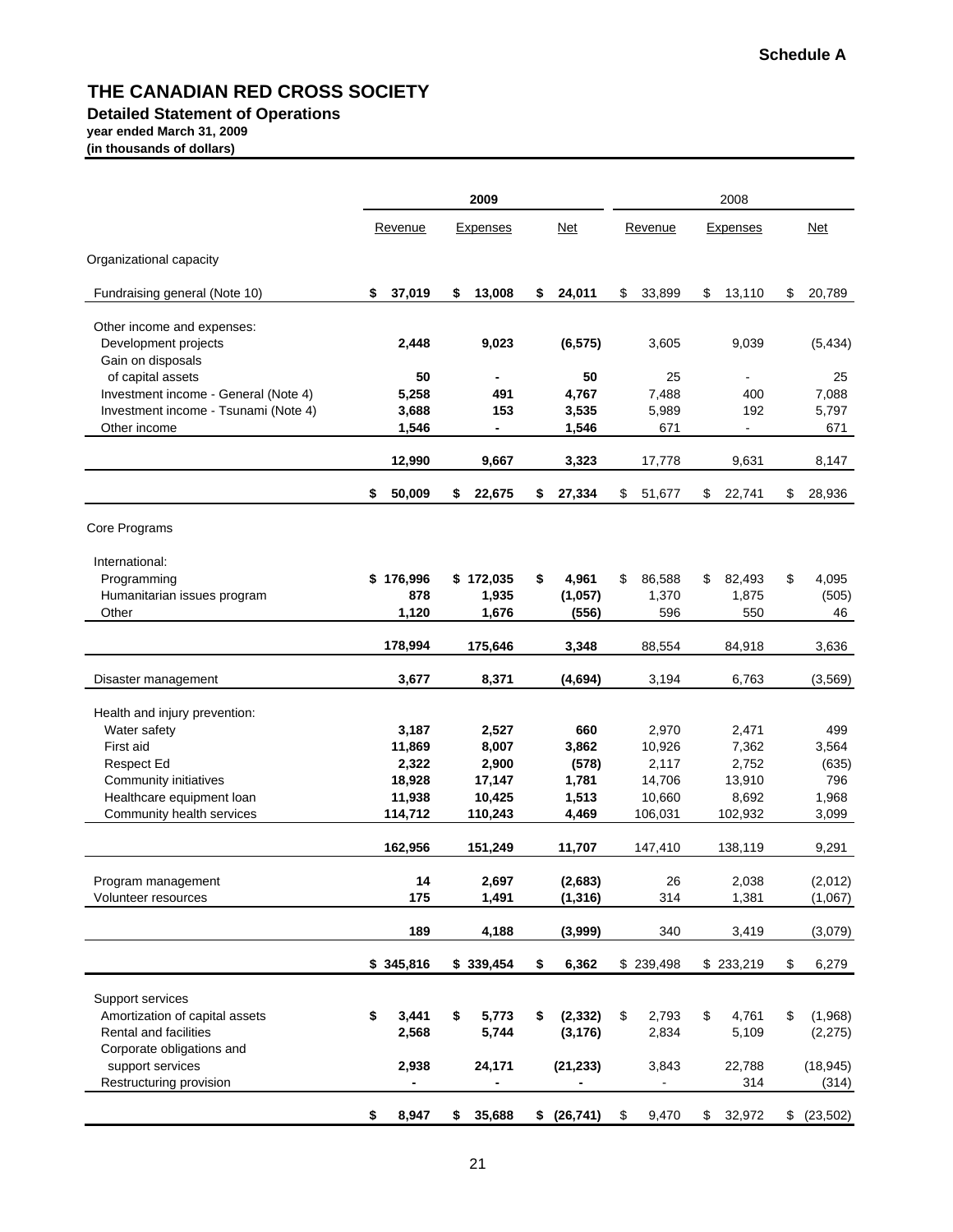**Detailed Statement of Operations**

# **year ended March 31, 2009**

**(in thousands of dollars)**

|                                                  |         |               |                           | 2009                |                                          |              |                    |       |    | 2008                          |    |        |  |  |  |  |  |
|--------------------------------------------------|---------|---------------|---------------------------|---------------------|------------------------------------------|--------------|--------------------|-------|----|-------------------------------|----|--------|--|--|--|--|--|
|                                                  | Revenue |               | <b>Expenses</b>           |                     | <u>Net</u><br><b>Expenses</b><br>Revenue |              |                    |       |    | $Net$                         |    |        |  |  |  |  |  |
| Disaster appeals                                 |         |               |                           |                     |                                          |              |                    |       |    |                               |    |        |  |  |  |  |  |
| Domestic<br>International - General              | \$      | 908<br>12,275 | \$<br>\$<br>908<br>12,275 | ٠<br>$\blacksquare$ | \$                                       | 273<br>6,092 | \$<br>273<br>6,092 |       | \$ | $\overline{\phantom{0}}$<br>٠ |    |        |  |  |  |  |  |
|                                                  |         | 13,183        |                           | 13,183              |                                          | ٠            |                    | 6,365 |    | 6,365                         |    |        |  |  |  |  |  |
| <b>EXCESS OF REVENUE</b><br><b>OVER EXPENSES</b> |         |               |                           |                     | \$                                       | 6,955        |                    |       |    |                               | \$ | 11.713 |  |  |  |  |  |